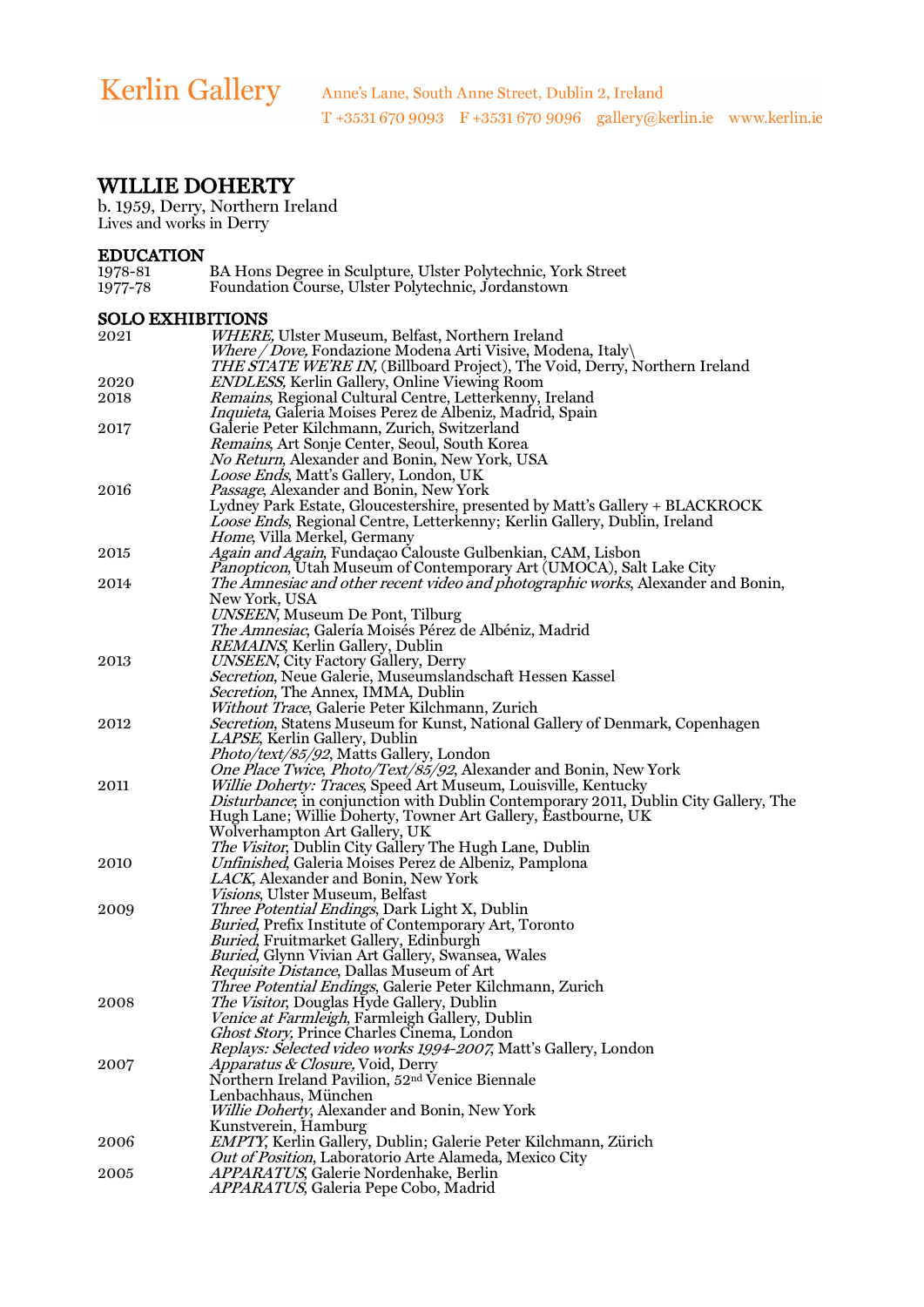#### SOLO EXHIBITIONS CONTD.

| 2005 | NON-SPECIFIC THREAT, Salon of the Museum of Contemporary Art Belgrade                                                         |
|------|-------------------------------------------------------------------------------------------------------------------------------|
| 2004 | NON-SPECIFIC THREAT, Alexander and Bonin, New York                                                                            |
|      | NON-SPECIFIC THREAT, Galerie Peter Kilchmann, Zurich                                                                          |
| 2003 | Willie Doherty, De Appel, Amsterdam                                                                                           |
| 2002 | <i>False Memory</i> , Irish Museum of Modern Art, Dublin                                                                      |
|      | Unknown Male Subject, Kerlin Gallery, Dublin                                                                                  |
|      | <i>Retraces</i> , Matt's Gallery, London                                                                                      |
| 2001 | <i>How It Was/Double Take,</i> Ormeau Baths Gallery, Belfast                                                                  |
|      | <i>Extracts from a file, Alexander and Bonin, New York</i>                                                                    |
| 2000 | Extracts from a File, Gesellschaft für Aktuelle Kunst, Bremen                                                                 |
|      | <i>Extracts from a file</i> , Galerie Peter Kilchmann, Zurich                                                                 |
|      | <i>Extracts from a file, DAAD Galerie, Berlin</i>                                                                             |
|      |                                                                                                                               |
|      | <i>Extracts from a file, Kerlin Gallery, Dublin</i><br>Dark Stains, Koldo Mitxelena Kulturunea, Donostia-San Sebastian        |
| 1999 |                                                                                                                               |
|      | New photographs and video, Alexander and Bonin, New York                                                                      |
|      | Same Old Story, Firstsite, Colchester                                                                                         |
|      | <i>True Nature</i> , The Renaissance Society, Chicago                                                                         |
|      | Somewhere Else, Museum of Modern Art, Oxford                                                                                  |
| 1998 | Somewhere Else, Tate Gallery Liverpool                                                                                        |
|      | Galleria Emi Fontana, Milan                                                                                                   |
| 1997 | Same Old Story, Matt's Gallery, London; Orchard Gallery, Derry; Berwick Gymnasium,                                            |
|      | Berwick-upon-Tweed, Le Magasin, Grenoble                                                                                      |
|      | Willie Doherty, Galerie Peter Kilchmann, Zürich                                                                               |
|      | Willie Doherty, Kerlin Gallery, Dublin                                                                                        |
|      | <b>Blackspot, Firstsite, Colchester</b>                                                                                       |
| 1996 | The Only Good One is a Dead One, Edmonton Art Gallery Edmonton, Alberta; Mendel Art                                           |
|      | Gallery, Saskatoon; Art Gallery of Windsor, Windsor; Art Gallery of Ontario, Toronto,<br>Fundação Calouste Gulbenkian, Lisbon |
|      | Willie Doherty, Alexander and Bonin, New York                                                                                 |
|      | Willie Doherty, Musée d'Art Moderne de la Ville de Paris                                                                      |
|      | In the Dark: Projected Works by Willie Doherty, Kunsthalle Bern; Kunstverein                                                  |
|      | München                                                                                                                       |
| 1995 | Willie Doherty, Kerlin Gallery, Dublin                                                                                        |
|      | Galerie Jennifer Flay, Paris                                                                                                  |
|      | Galerie Peter Kilchmann, Zürich                                                                                               |
| 1994 | At the End of the Day, British School at Rome                                                                                 |
| 1993 | The Only Good One is a Dead One, Arnolfini, Bristol, Grey Art Gallery, New York                                               |
|      | 30 January 1972, Douglas Hyde Gallery, Dublin                                                                                 |
|      | They're all the Same, Centre for Contemporary Art, Ujazdoski Castle, Warsaw                                                   |
|      | <i>The Only Good One is a Dead One</i> , Matt's Gallery, London                                                               |
|      | Galerie Jennifer Flay, Paris                                                                                                  |
| 1992 | Galerie Peter Kilchmann, Zürich                                                                                               |
|      | Oliver Dowling Gallery, Dublin                                                                                                |
| 1991 | Kunst Europa, Six Irishman, Kunstverein Schwetzingen                                                                          |
|      | Willie Doherty, Tom Cugliani Gallery, New York                                                                                |
|      | Willie Doherty, Galerie Giovanna Minelli, Paris                                                                               |
|      | Unknown Depths, John Hansard Gallery, Southampton; Angel Row Gallery, Nottingham;                                             |
|      | ICA, London; Ffotogallery, Cardiff; Third Eye Centre, Glasgow; Orchard Gallery, Derry                                         |
| 1990 | Same Difference, Matt's Gallery, London                                                                                       |
|      | <i>Imagined Truths</i> , Oliver Dowling Gallery, Dublin                                                                       |
| 1988 | Colourworks, Oliver Dowling Gallery, Dublin                                                                                   |
|      | Two Photoworks, Third Eye Center, Glasgow                                                                                     |
| 1987 | The Town of Derry, Photoworks, Art & Research Exchange, Belfast                                                               |
|      | Photoworks, Oliver Dowling Gallery, Dublin                                                                                    |
| 1986 | <i>Stone Upon Stone, Redemption!, Derry</i>                                                                                   |
| 1982 | Siren, an installation, Art and Research Exchange, Belfast                                                                    |
| 1982 | Collages, Orchard Gallery, Derry                                                                                              |
| 1980 | <i>Installation</i> , Orchard Gallery, Derry                                                                                  |
|      |                                                                                                                               |

|      | <b>SELECTED GROUP EXHIBITIONS</b>                                                      |
|------|----------------------------------------------------------------------------------------|
| 2021 | Without Trace, De Pont Museum, Tilburg, The Netherlands                                |
|      | Portrait of Northern Ireland: neither an elegy nor a manifesto, Golden Thread Gallery, |
|      | Belfast. Northern Ireland                                                              |
| 2020 | Citizen Nowhere / Citizen Somewhere: The Imagined Nation, Crawford Art Gallery, Cork,  |
|      | Ireland                                                                                |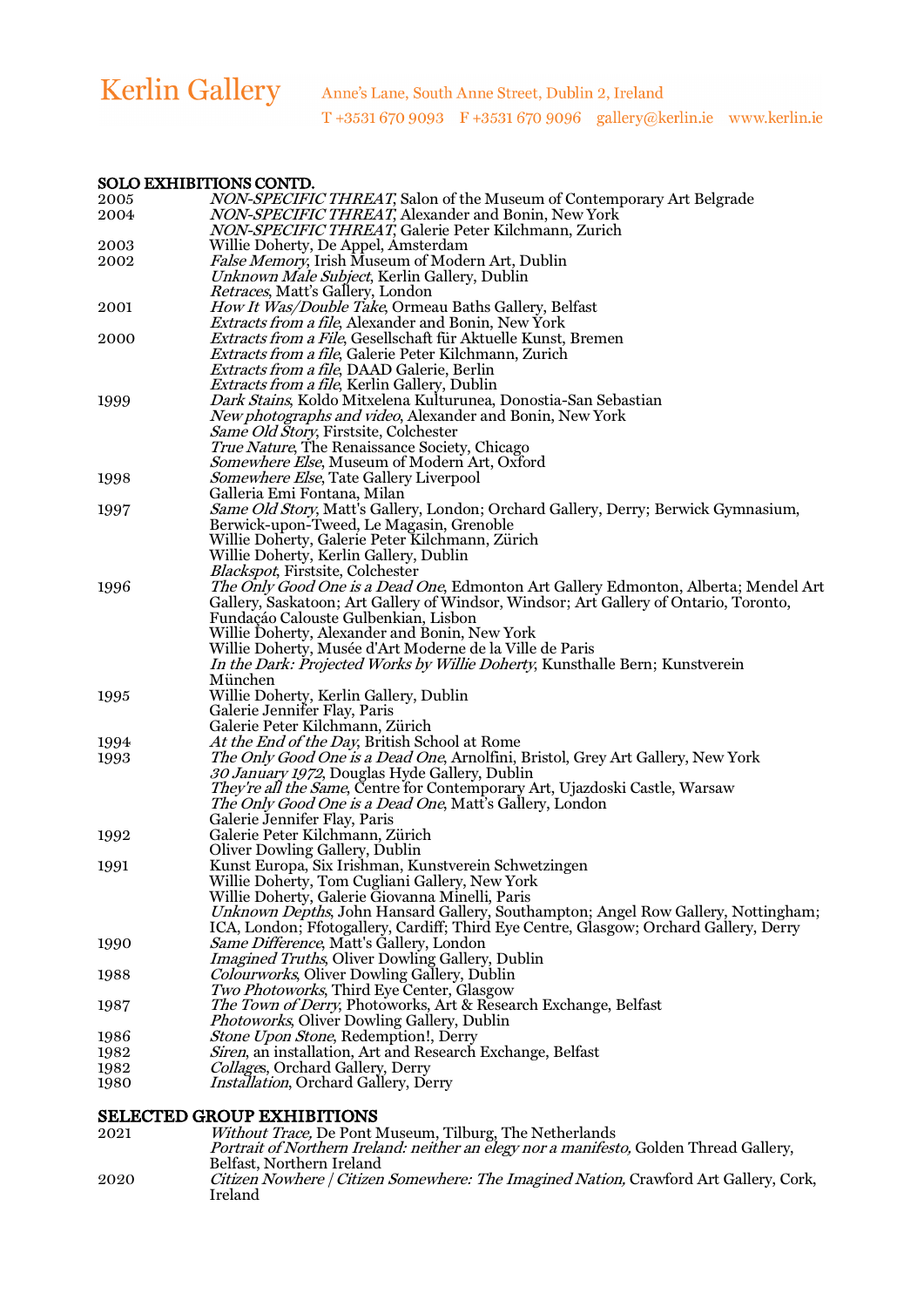# SELECTED GROUP EXHIBITIONS CONTD.

| ~~~~~~~<br>2020 | anool <i>mailbelloin</i> cont <i>ib</i> :<br>THE OTHERSIDE, BORDERLANDS IN CONTEMPORARY IRISH ART, Dortmunder                                             |
|-----------------|-----------------------------------------------------------------------------------------------------------------------------------------------------------|
| 2019            | U, Dortmund, Germany<br><i>Crossing Lines, Constructing Home:</i> Displacement and Belonging in Contemporary Art,                                         |
|                 | Harvard Museum, USA                                                                                                                                       |
|                 | Walking Through Walls, Berliner Festspiele, Gropius BAU, Berlin, Germany<br><i>How the light gets in, Johnson Museum of Art, NYC, USA</i>                 |
|                 | Shadowplay, Kerlin Gallery, Dublin, Ireland                                                                                                               |
|                 | 21st Century Ireland in 21 Artworks, Dorothy Cross & Willie Doherty, Glebe house and<br>Gallery, Donegal, Ireland                                         |
|                 | Exposures, Alexander ad Bonin, NYC, USA                                                                                                                   |
|                 | Shaping Ireland: Landscapes In Irish Art, National Gallery of Ireland, Dublin, Ireland                                                                    |
| 2018            | Political Affairs: Language Is Not Innocent, Kunstverein in Hamburg, Germany<br>Opened Ground, Void, Derry, Northern Ireland                              |
|                 | An American City, FRONT International: Cleveland Triennial For Contemporary Art,                                                                          |
|                 | Cleveland, USA<br>Elevate, Luan Gallery, Athlone                                                                                                          |
|                 | An Act of Hospitality Can Only be Poetic, Highlanes Gallery, Drogheda, Ireland                                                                            |
| 2017            | Willie Doherty / Mona Hatoum / Rita McBride, Alexander and Bonin, New York, USA                                                                           |
|                 | <i>Truth: 24 frames per second</i> , Dallas Museum of Art, Dallas, TX, USA<br>so it is, Mattress Factory, Pittsburg                                       |
|                 | <i>International Ireland</i> , Ulster Museum, Belfast                                                                                                     |
|                 | 10 YEARS OLD, Fondazione Fotografia Modena, Italy<br>Higher Bridges Gallery, Enniskillen                                                                  |
| 2016            | IMMA Collection: A Decade, Irish Museum of Modern Art, Dublin                                                                                             |
|                 | The Crawford at the Castle, The State Apartment Galleries, Dublin Castle, Dublin                                                                          |
| 2015            | Periodical Review 2016, Pallas Projects/Studios, Dublin, Ireland<br>The Margulies Collection at the WAREhOUSE, Miami, FL, USA                             |
|                 | Trauma, Science Gallery, Dublin, Ireland                                                                                                                  |
|                 | Contemporary Photography from Northwest Europe, Fondazione Fotografia Modena,                                                                             |
|                 | Modena, Italy<br>Longing for Happier Times, Kröller-Müller Museum, Otterlo, The Netherlands                                                               |
| 2014            | New Art New Nature, Ulster Museum, Belfast, Northern Ireland                                                                                              |
| 2013            | Punctum, Salzburger Kunstverein, Salzburg, Germany<br><i>Catalyst: Contemporary Art and War</i> , The Imperial War Museum North, Manchester               |
|                 | Golden Years: Oleg Klimov, Olga Chernysheva, Sarkis & Willie Doherty, Huis Marseille                                                                      |
|                 | Collection, Huis Marseille Museum for Photography, Amsterdam                                                                                              |
|                 | <i>Northern Ireland: 30 Years of Photography</i> , Belfast Exposed and The Mac, Belfast<br>Keywords, INIVA Institute of International Visual Arts, London |
|                 | Concrete: Photography and Architecture, Fotomuseum, Winterthur                                                                                            |
|                 | Changing States: Contemporary Irish Art and Francis Bacon's Studio, Bozar Centre for<br>Fine Art, Brussels                                                |
|                 | Looking at the View, Tate Britain, London, curated by Penelope Curtis, Tim Batchelor                                                                      |
| 2012            | dOCUMENTA(13), Kassel, Germany                                                                                                                            |
|                 | OC Collection, Orange County Museum of Art, California<br>Stimuli: Prints & Multiples, Alexander and Bonin, New York                                      |
| 2011            | <i>ANGRY: Jong en Radicaal,</i> Nederlands Fotomuseum, Rotterdam, Netherlands                                                                             |
| 2010            | Manifesta 8, Murcia, Spain<br>Kilkenny Arts Festival, Rothe House, Kilkenny                                                                               |
|                 | summer 2010, Kerlin Gallery, Dublin                                                                                                                       |
|                 | Willie Doherty, Victor Grippo and Sylvia Plimack Mangold, Alexander and Bonin,                                                                            |
|                 | New York<br>Hugh Lane Centenary Print Exhibition, Wexford Arts Centre, Wexford, Ireland                                                                   |
| 2009            | Terror and the Sublime: Art in an Age of Anxiety, Crawford Art Gallery, Cork                                                                              |
|                 | <i>Exploring a New Donation</i> , Irish Museum of Modern Art, Dublin<br>ev+a: Reading the City, Limerick City Gallery of Art, Ireland                     |
| 2008            | Fifty Percent Solitude, Kerlin Gallery, Dublin                                                                                                            |
|                 | Peripheral vision and collective body, Museion, Bozen, Italy                                                                                              |
|                 | The Morning After, Videoarbeiten der Sammlung Goetz, Weserburg Museum fur Moderne<br>Kunst, Bremen                                                        |
|                 | Venice at Farmleigh, Farmleigh, Dublin                                                                                                                    |
|                 | On The Margins, Mildred Lane Kemper Art Museum, St. Louis, USA<br>Gehen Bleiben, Kunstmuseum Bonn                                                         |
| 2007            | 3rd Auckland Triennial, Auckland, New Zealand                                                                                                             |
| 2006            | RE: LOCATION, Alexander and Bonin, New York                                                                                                               |
|                 | Reprocessing Reality, P.S.1 Center for Contemporary Art, Long Island City, NY                                                                             |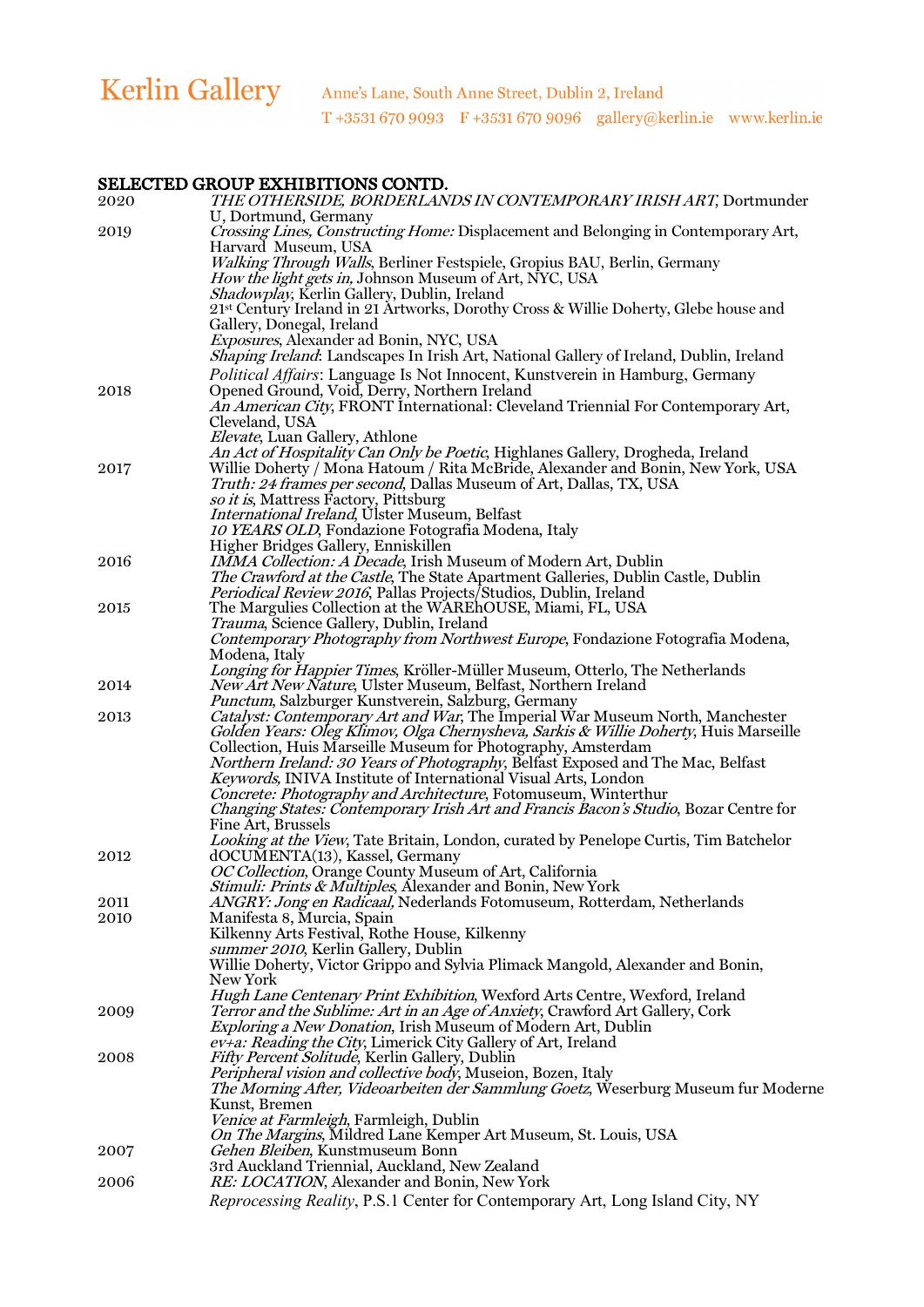# SELECTED GROUP EXHIBITIONS CONTD.

| $\,2005\,$ | La actualidad revisada, Banque de Neuflize, Paris                                                                                                                                  |
|------------|------------------------------------------------------------------------------------------------------------------------------------------------------------------------------------|
|            | The Experience of Art, Italian Pavilion, 51 <sup>st</sup> Venice Biennial, Venice                                                                                                  |
|            | The Shadow, Vestsjællands Kunstmuseum, Sorø, Denmark                                                                                                                               |
|            | Slideshow, Baltimore Museum of Art; Contemporary Arts Center, Cincinnati; Brooklyn<br>Museum of Art                                                                                |
| 2004       | Faces in the Crowd: The Modern Figure and Avant-Garde Realism, White chapel                                                                                                        |
|            | Gallery, London; Castello di Rivoli, Museo d'arte Contemporanea, Turin                                                                                                             |
|            | Dwellan, Charlottenborg Exhibition Hall, Copenhagen                                                                                                                                |
|            | GLOCAL: APUNTES PARA VIDEOREPRESENTACIONES DE LO GLOBAL Y                                                                                                                          |
|            | LO LOCAL, Galeria Moisés Pérez de Albéniz, Pamplona<br>3rd Berlin Biennial for Contemporary Art                                                                                    |
| 2003       | Turner Prize 2003, Tate Britain, London                                                                                                                                            |
|            | 8 <sup>th</sup> International Istanbul Biennial                                                                                                                                    |
| 2002       | Willie Doherty, Paul Etienne Lincoln, Rita McBride, Alexander and Bonin,                                                                                                           |
|            | New York, USA                                                                                                                                                                      |
|            | RE-RUN, XXV Bienal de São Paulo, São Paulo, Brazil                                                                                                                                 |
| 2001       | Double Vision, Galerie für Zeitgenössische Kunst, Leipzig<br>The Inner State, Kunstmuseum Liechtenstein, Vaduz                                                                     |
|            | Trauma, Dundee Contemporary Arts; Hayward Gallery, London; Firstsite, Colchester;                                                                                                  |
|            | Museum of Modern Art, Oxford; Museum of Modern Art, Nottingham                                                                                                                     |
|            | The Uncertain (Eija-Liisa Ahtila, Willie Doherty, Guillermo Kuitca, Taro Sinoda), Galería                                                                                          |
|            | Pepe Cobo, Seville                                                                                                                                                                 |
|            | Bloody Sunday, three-person exhibition with Willie Doherty, Locky Morris, Philip Napier,<br>Orchard Gallery, Derry                                                                 |
|            | Gisela Bullacher / Willie Doherty, Produzentengalerie, Hamburg                                                                                                                     |
| 2000       | <b>Blackspot: New Acquisitions, Vancouver Art Gallery</b>                                                                                                                          |
|            | <i>Hitchcock and Art: Fatal Coincidences</i> , Musée des Beaux-Arts de Montréal, Montreal                                                                                          |
|            | Shifting Ground; Selected Works of Irish Art 1950 - 2000, Irish Museum of Modern Art,                                                                                              |
| 1999       | Dublin, Ireland<br>des conflicts intérieurs, Willie Doherty and Donovan Wylie, Saison Photographique                                                                               |
|            | d'Octeville,                                                                                                                                                                       |
|            | Sleuth, Chapter Arts Centre and Ffotogallery, Cardiff; Oriel Mostyn Gallery, Llandudno;                                                                                            |
|            | Barbican Art Gallery, London                                                                                                                                                       |
|            | Irish Art Now: From the Poetic to the Political, McMullen Museum of Art, Boston College;<br>Art Gallery of Newfoundland and Labrador, Chicago Cultural Center, The Irish Museum of |
|            | Modern Art, Dublin.                                                                                                                                                                |
|            | Expansive Vision: Recent Acquisitions of Photographs in the Dallas Museum of                                                                                                       |
|            | Art, Dallas Museum of Art, Dallas, Usa                                                                                                                                             |
|            | Enzeit Transart, Charim Klocker, Dorotheergasse, Vienna<br>Insight-Out, Kunstraum Innsbruck, Innsbruck                                                                             |
|            | War Zones, Presentation House Gallery, Vancouver                                                                                                                                   |
|            | Carnegie International, Carnegie Museum of Art, Pittsburgh                                                                                                                         |
| 1998       | Emotion: Young British and American Art from the Goetz Collection, Deichtorhalle                                                                                                   |
|            | Hamburg, Germanu                                                                                                                                                                   |
|            | New Art From Britain, Kunstraum Innsbruck<br>Wounds: between democracy and redemption in contemporary art, The Moderna Museet,                                                     |
|            | Stockholm, Sweden                                                                                                                                                                  |
|            | Art from the UK (Part II), Sammlung Goetz, Munich, Germany                                                                                                                         |
|            | Real/Life: New British Art, Tochigi Prefectural Museum of Fine Arts; Fukuoka City Art                                                                                              |
|            | Museum; Hiroshima City Museum of Contemporary Art; Tokyo Museum of Contemporary                                                                                                    |
| 1997       | Art, Ashiya City Museum of Art and History<br>Pictura Britannica, Art from Britain, MoCA, Sydney, Australia; Art Gallery of South                                                  |
|            | Australia, Adelaide; Te Papa, Wellington                                                                                                                                           |
|            | Between Lantern and Laser, Henry Art Gallery, Seattle                                                                                                                              |
|            | <i>Identité</i> , Nouveau Musée / Institut – FRAC Rhône-Alpes, Villeurbanne; Stedelijk                                                                                             |
|            | VanAbbemuseum, Eindhoven                                                                                                                                                           |
|            | Islas, Centro Atlantico de Arte Moderno, Las Palmas<br><i>No Place (like home)</i> , Walker Art Center, Minneapolis                                                                |
|            | P.S.1 - Opening Project, Long Island City, NY                                                                                                                                      |
|            | Re/View: Photographs from the Collection, Dallas Museum of Art                                                                                                                     |
|            | <i>Surroundings</i> , Tel Aviv Museum of Art, Tel Aviv                                                                                                                             |
| 1996       | Being & Time: The Emergence of Video Projection, Albright-Knox Art Gallery, Buffalo;                                                                                               |
|            | Portland Art Museum; Contemporary Art Museum, Houston; Cranbrook Art, Museum, M<br><i>Face a l'Histoire 1933-1996</i> , Centre Georges Pompidou, Paris                             |
|            | ID, Stedelijk Van Abbemuseum, Eindhoven; Nouveau Musée/Institut, Villeuerbanne,                                                                                                    |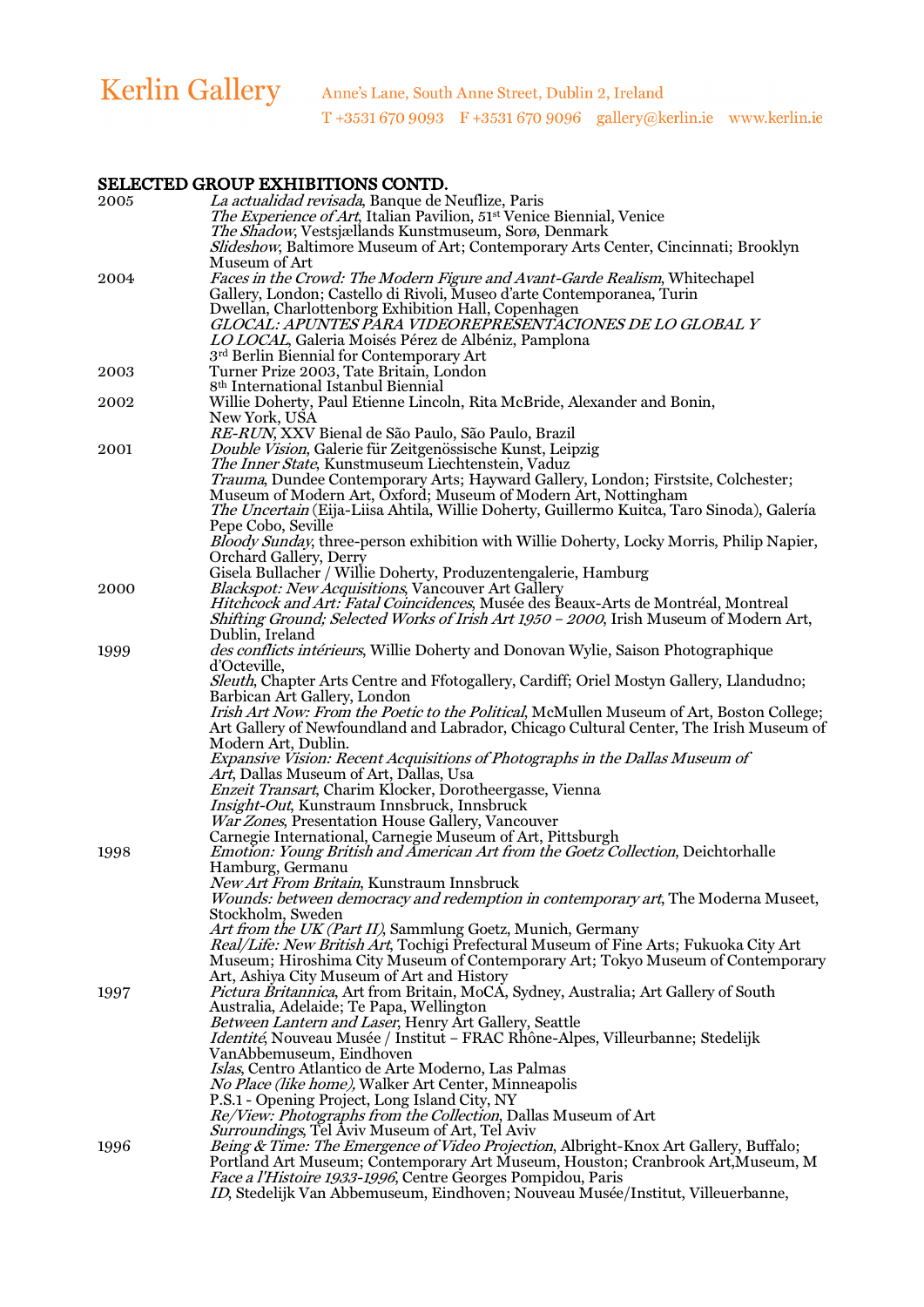### SELECTED GROUP EXHIBITIONS CONTD.

| 1996 | NowHere, Louisiana Museum of Modern Art, Humlebaek<br>10th Biennale of Sydney, Sydney, Australia |
|------|--------------------------------------------------------------------------------------------------|
| 1995 | Distant Relations: A Dialogue Among Chicano, Irish and Mexican Artists,                          |
|      | Santa Monica Museum of Art; Ikon Gallery, Birmingham; Camden Arts Centre,                        |
|      | London, Irish Museum of Modern Art, Dublin                                                       |
|      | Landscape Fragments, Centre d'Art Contemporain de Vassiviere, Limousin                           |
|      | Sites of Being, The Institute of Contemporary Art, Boston                                        |
|      | <i>New Art in Britain</i> , Muzeum Sztuki, Lodz                                                  |
|      | <i>Trust</i> , Tramway, Glasgow                                                                  |
|      | Willie Doherty/Andreas Gursky, Moderna Museet, Stockholm, Sweden                                 |
|      | IMMA/Glen Dimplex Artists Award, The Irish Museum of Modern Art, Dublin                          |
|      | Double Play - Beyond Cognition, Sint-Niklaas City Academy, Belgium                               |
| 1994 | Turner Prize 1994, Willie Doherty, Peter Doig, Antony Gormley, and Shirazeh                      |
|      | Houshiary, Tate Gallery, London                                                                  |
|      | From Beyond the Pale: Selected Works and Projects, Part 1, Irish Museum of Modern Art,           |
|      | Dublin, Ireland                                                                                  |
|      | Cocido y Crudo, Museo Nacional Centro de Arte Reina Sofia, Madrid                                |
|      | Points of Interest, Points of Departure, John Berggruen Gallery, San Francisco                   |
|      | Kraji/Places, Moderna Galerija Ljubljana, Museum of Modern Art, Slovenia                         |
|      | <i>The Act of Seeing (Urban Space)</i> , Foundation pour l'Architecture, Brussels                |
|      | <i>The Spine</i> , De Appel, Amsterdam                                                           |
| 1993 | Krieg (War), Neue Galerie, Graz                                                                  |
|      | Critical Landscapes, Tokyo Metropolitan Museum of Photography, Tokyo                             |
|      | Prospect 93, Frankfurter Kunstverein, Frankfurt-am-Main                                          |
|      | An Irish Presence, Venice Biennale                                                               |
| 1992 | Spielholle, Grazer Kunstverein, Graz; Sylvana Laurenz Galerie, Paris;                            |
|      | Bockenheimer/University Underground Station, Frankfurt                                           |
|      | Twelve Stars, Arts Council Gallery, Belfast                                                      |
|      | Beyond Glory: Re-presenting Terrorism, College of Art, Maryland Institute, Baltimore             |
|      | Moltiplici Culture, Convento di S. Egidio, Rome                                                  |
|      | <i>Outta Here, Transmission Gallery, Glasgow</i>                                                 |
|      | 13 Critics 26 Photographers, Centre d'Art Santa Monica, Barcelona                                |
| 1991 | Political Landscapes, Perspektief, Rotterdam                                                     |
|      | Outer Space, Laing Art Gallery, Newcastle-upon-Tyne and touring Hull, London, Bristol            |
|      | A Place For Art?, The Showroom, London                                                           |
|      | Shocks to the System, Royal Festival Hall, London; Ikon, Birmingham                              |
| 1990 | A New Tradition, Douglas Hyde Gallery, Dublin                                                    |
|      | XI Photography Symposium Exhibition, Graz                                                        |
|      | The British Art Show, McLellan Galleries, Glasgow; Leeds City Art Gallery; Hayward               |
|      | Gallery, London                                                                                  |
|      | I International Foto-Triennale, Esslingen, West Germany                                          |
|      | Through the Looking Glass, Barbican Arts Centre, London                                          |
| 1988 | Matter of Facts, Musée des Beaux Arts, Nantes; Musee d'Art Moderne, St. Etienne; Metz            |
|      | pour La Photographie, Metz                                                                       |
| 1987 | Ireland/Germany Exchange, Guinness Hop Store, Dublin; Ulster Museum, Belfast; Bonn;              |
|      | Würzburg                                                                                         |
|      | Directions Out, Douglas Hyde Gallery, Dublin                                                     |
| 1985 | Points of View, Heritage Library, Derry                                                          |
| 1983 | Days and Nights, a Slidework, Art and Research Exchange, Belfast                                 |
| 1982 | New Artists, New Works, Project Arts Centre, Dublin; Orchard Gallery, Derry (catalogue           |
|      | published as 8 Weeks 8 Works)                                                                    |
| 1981 | Irish Exhibition of Living Art, Dublin                                                           |
|      | Work Made Live, National College of Art and Design, Dublin                                       |

### VIDEOGRAPHY AND PROJECTIONS

| 2020 | Where/Dove 2020                                                                           |
|------|-------------------------------------------------------------------------------------------|
|      | Installation: two HD video projectors, two synchronized HD media players, two digital     |
|      | amplifiers, 5:1 Dolby Digital Surround Sound. Duration: 15 minutes. First Shown at        |
|      | Fondazione Modena Arti Visive, Modena, Italy November 2020.                               |
| 2016 | <b>LOOSE ENDS</b>                                                                         |
|      | Installation: two HD video projectors, two synchronized HD media players, two digital     |
|      | amplifiers, 5:1 Dolby Digital Surround Sound. Duration: 6:30 minutes. High-definition     |
|      | video (colour and sound). Projected to a minimum size of 225 x 400 cm on two screens in a |
|      | self-enclosed space. First shown at Regional Cultural Centre, Letterkenny, July 2016.     |
|      |                                                                                           |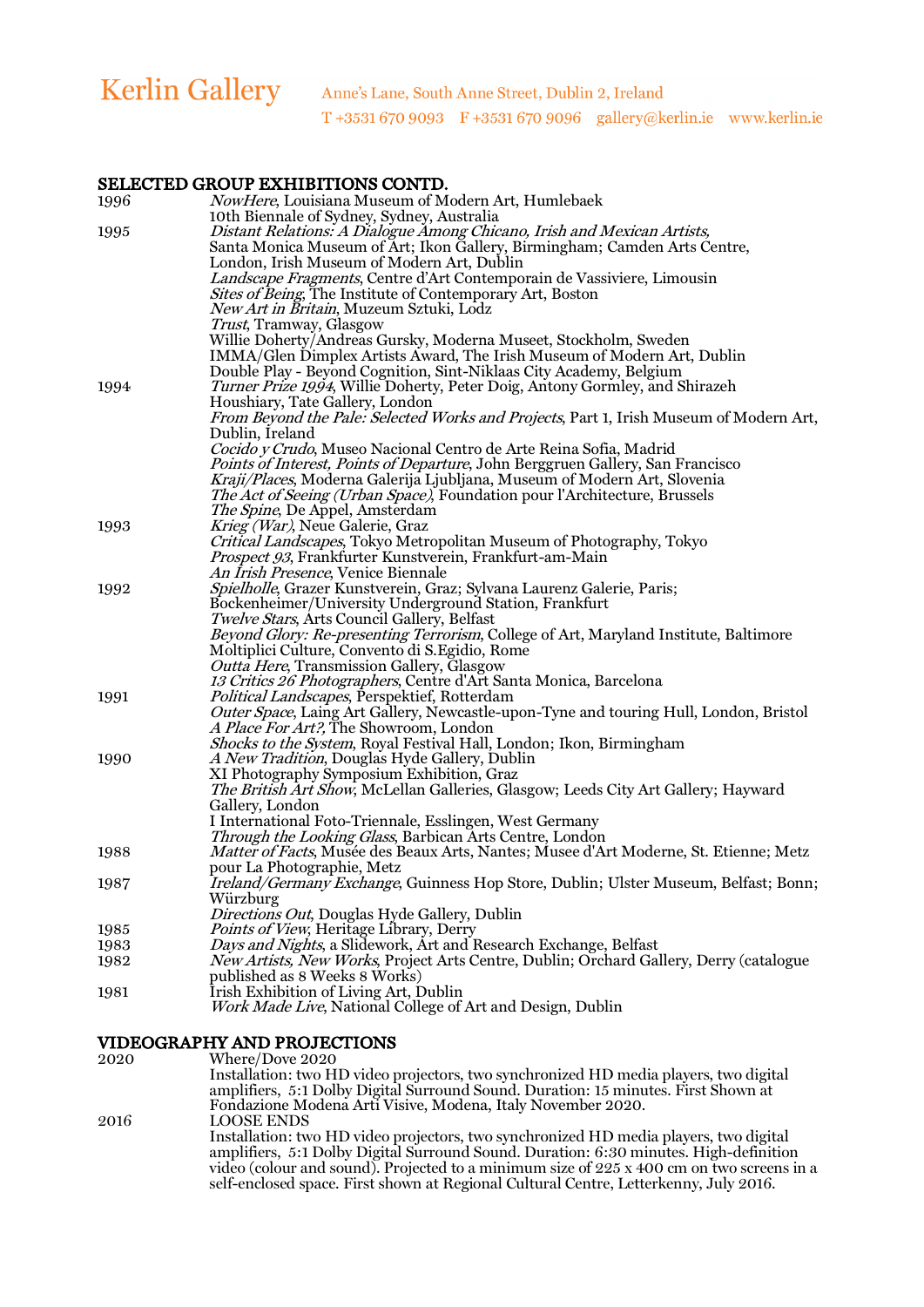| 2016 | <b>HOME</b>                                                                                                                                                                           |
|------|---------------------------------------------------------------------------------------------------------------------------------------------------------------------------------------|
|      | Installation: two HD video projectors, two synchronised HD media platers, two digital                                                                                                 |
|      | amplifiers, 5:1 Dolby Digital Surround Sound. High-definition video (colour and sound).                                                                                               |
|      | Duration: 6:30 minutes. Projected to a minimum size of $225 \times 400$ cm on two screens in a                                                                                        |
|      | self-enclosed space. First shown at Villa Merkel, Esslingen, February 2016.                                                                                                           |
| 2014 | <b>THE AMNESIAC</b>                                                                                                                                                                   |
|      | Installation: one HD video projector, one Blu-Ray player, one digital amplifier, 5:1 Dolby<br>Digital Surround Sound. Duration: 10 minutes. High definition video (colour and sound). |
|      | Projected to a minimum size of 225 x 400 cm in a self-enclosed space. First shown at Galería                                                                                          |
|      | Moisés Pérez de Albéniz, Madrid, May 2014.                                                                                                                                            |
|      | Edition of 3, no. 1 - INELCOM Collection, Madrid                                                                                                                                      |
| 2013 | <b>REMAINS</b>                                                                                                                                                                        |
|      | Installation: one HD video projector, one Blu-Ray player, one Dolby Digital 5.1 amplifier,                                                                                            |
|      | six speakers, one graphic equalizer. High-definition video (colour and sound).                                                                                                        |
|      | Duration: 15 minutes. Projected to a minimum size of $2.25 \times 4$ m onto the wall of a self-                                                                                       |
|      | enclosed space. First shown at Art Basel Unlimited, June 2013.                                                                                                                        |
|      | Edition of 3, no. 1 - De Pont Foundation for Contemporary Art, Tilburg<br>Edition of 3, no. 2 - Irish Museum of Modern Art, Dublin                                                    |
|      | WITHOUT TRACE                                                                                                                                                                         |
|      | Installation: one HD video projector, one Blu-Ray player, one digital amplifier, 5:1 Dolby                                                                                            |
|      | Digital Surround Sound. Duration: 13 minutes. Projected to a minimum size of 2.25 m x 4                                                                                               |
|      | m and at most $3.37$ m x 6 m; the optimum size for the projection is $2.81$ m x 5 m. First                                                                                            |
|      | shown at Galerie Peter Kilchmann, March-April, 2013                                                                                                                                   |
| 2012 | <b>SECRETION</b>                                                                                                                                                                      |
|      | installation: one HD video projector, one Blu-Ray player, one digital amplifier, six<br>speakers. High-definition video (colour and Dolby Digital 5.1 Surround Sound). Duration:      |
|      | 20 minutes., Projected to a minimum size of 4.5 x 7.5 m. onto the wall of a                                                                                                           |
|      | self-enclosed space.                                                                                                                                                                  |
|      | First shown at dOCUMENTA (13), Kassel, June 2012., Edition of 3.                                                                                                                      |
|      | edition of 3, no. 1 Sammlung Goetz, Munich                                                                                                                                            |
|      | edition of 3, no. 2 Neue Galerie, Kassel                                                                                                                                              |
| 2011 | <b>ANCIENT GROUND</b>                                                                                                                                                                 |
|      | installation: one HD video projector, one Blu-Ray player, one stereo amplifier, two                                                                                                   |
|      | speakers. High-definition video (colour and sound). Duration: 8 minutes. Projected to a<br>minimum size of 197 x 350 cm onto the wall of a self-enclosed space. First shown at Dublin |
|      | City Gallery The Hugh Lane, September, 2011. Edition of 3                                                                                                                             |
|      | edition of 3, no. 1 Kröller-Müller Museum, Otterlo                                                                                                                                    |
|      | edition of 3, no. 2 Private Collection, New York                                                                                                                                      |
|      | edition of 3, no. 3 Dublin City Gallery The Hugh Lane                                                                                                                                 |
| 2010 | <b>SEGURA</b>                                                                                                                                                                         |
|      | installation: one HD video projector, one Blu-Ray player, one stereo amplifier, two                                                                                                   |
|      | speakers. High-definition video (colour and sound). Duration: 10 minutes. Projected to a                                                                                              |
|      | minimum size of 197 x 350 cm onto the wall of a self-enclosed space.<br>First shown at Manifesta 8, Murcia. Edition of 3.                                                             |
|      | UNFINISHED                                                                                                                                                                            |
|      | installation: two HD video projectors, two HD media players, two stereo amplifiers, four                                                                                              |
|      | speakers. High-definition video (colour and sound). Duration: 15 minutes. Projected to a                                                                                              |
|      | minimum size of 1.69 x 3m onto two walls of a self-enclosed space.                                                                                                                    |
|      | First shown at Alexander and Bonin, New York, May 2010. Edition of 3.                                                                                                                 |
|      | edition of 3, no. 1 Private Collection, Madrid                                                                                                                                        |
|      | edition of 3, no. 2 Colección de Arte Contemporáneo Fundació "La Caixa"<br><b>BURIED</b>                                                                                              |
| 2009 | installation: one 16:9 HD video projector, one Blu-Ray disc player, one stereo amplifier,                                                                                             |
|      | two speakers. High-definition video (colour and sound). Duration: 8 minutes. Projected to a                                                                                           |
|      | minimum size of 1.69 x 3m onto the wall of a self-enclosed space.                                                                                                                     |
|      | First shown at Fruitmarket Gallery, Edinburgh, April 2009. Edition of 3.                                                                                                              |
|      | edition of 3, no. 1 Philadelphia Museum of Art                                                                                                                                        |
|      | edition of 3, no. 2 Imperial War Museum, London and Wolverhampton Art Gallery                                                                                                         |
|      | edition of 3, no. 3 Speed Art Museum, Louisville, KY<br>THREE POTENTIAL ENDINGS                                                                                                       |
|      | installation: one 16:9 HD video projector, one Blu-Ray disc player, one stereo amplifier,                                                                                             |
|      | two speakers. High-definition video (colour and sound). Duration: 11 minutes. Projected to                                                                                            |
|      | a minimum size of 2.25 x 4 m onto a wall of a self-enclosed space.                                                                                                                    |
|      | First shown at Galerie Peter Kilchmann, Zürich, January 2009. Edition of 3.                                                                                                           |
|      |                                                                                                                                                                                       |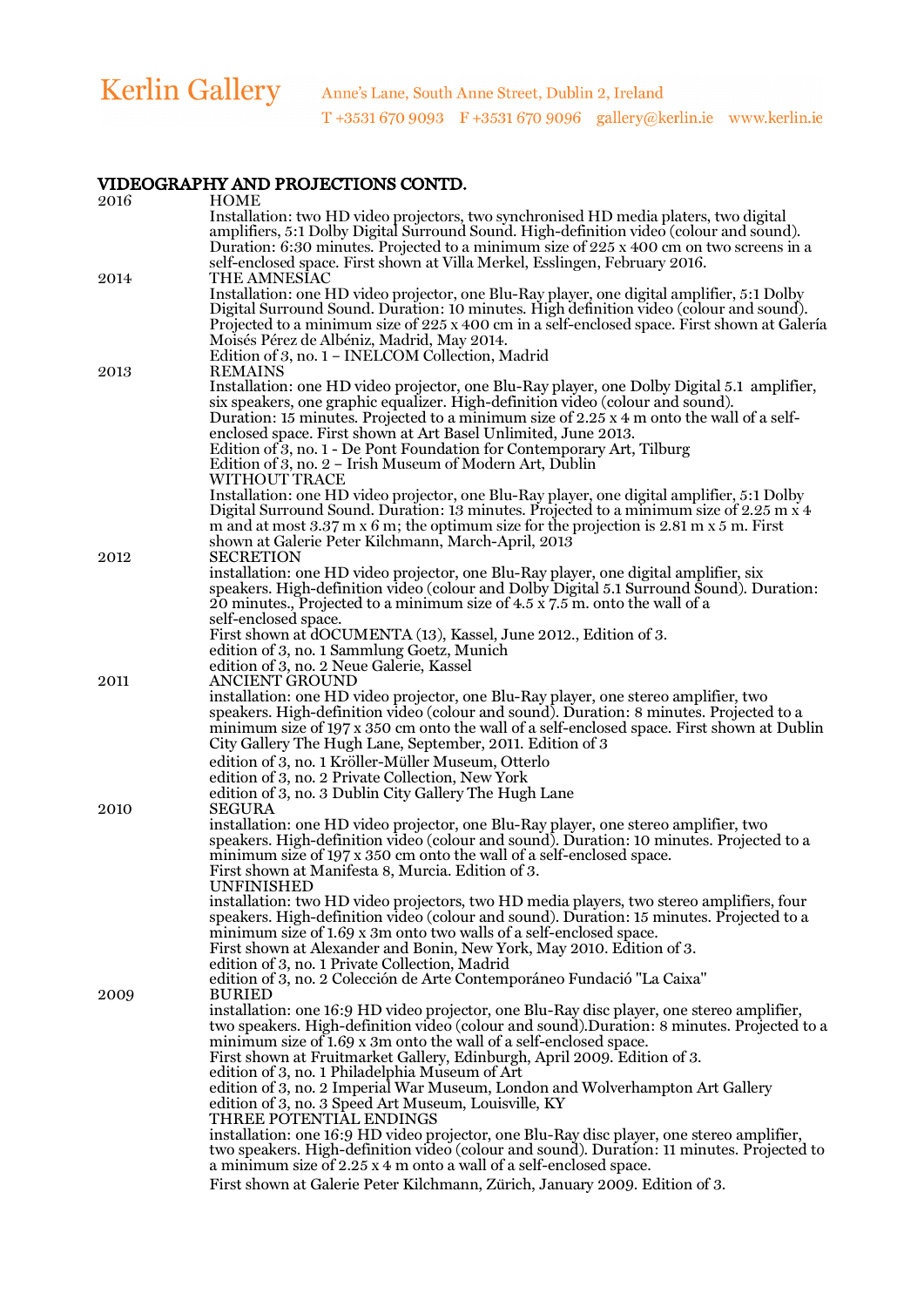| 2008 | THE VISITOR<br>installation: one 16:9 video projector, one HD media player, one stereo amplifier, one<br>graphic equalizer, two speakers. High-definition video (colour and sound). Duration: 10<br>minutes. Projected to a minimum size of $2.25 \times 4$ m onto the wall of a self-enclosed space.<br>First shown at Douglas Hyde Gallery, Dublin, April 2008. Edition of 3.                                 |
|------|-----------------------------------------------------------------------------------------------------------------------------------------------------------------------------------------------------------------------------------------------------------------------------------------------------------------------------------------------------------------------------------------------------------------|
|      | edition of 3, no. 1 Dublin City Art Gallery, The Hugh Lane<br>edition of 3, no. 2 The Whitworth Art Gallery, Univ. of Manchester                                                                                                                                                                                                                                                                                |
|      | edition of 3, no. 3 Kröller-Müller Museum, Otterlo                                                                                                                                                                                                                                                                                                                                                              |
| 2007 | <b>GHOST STORY</b><br>installation: one 16:9 video projector, one HD media player, one stereo amplifier, one<br>graphic equalizer, two speakers, High-definition video (colour and sound). Duration: 15<br>minutes. Projected to a minimum size of $2.25 \times 4$ m onto the wall of a self-enclosed space.<br>First shown at 52 <sup>nd</sup> Venice Biennale, 2007, Northern Ireland Pavilion. Edition of 3. |
|      | edition of 3, no. 1 Städtische Galerie im Lenbachhaus, München                                                                                                                                                                                                                                                                                                                                                  |
|      | edition of 3, no. 2 The Dallas Museum of Art<br>edition of 3, no. 3 Ulster Museum, Holywood, N.Ireland                                                                                                                                                                                                                                                                                                          |
| 2006 | <b>EMPTY</b>                                                                                                                                                                                                                                                                                                                                                                                                    |
|      | installation: one 16:9 video projector, one DVD player, one stereo amplifier, two speakers.<br>DVD (colour, sound) Duration: 8 minutes. Projected to a minimum size of 1.97 x $3.5$ m<br>onto the wall of a self-enclosed space. Edition of 3.                                                                                                                                                                  |
|      | First shown at Kerlin Gallery, Dublin October, 2006<br>edition of 3, no. 1 Irish Museum of Modern Art, Dublin                                                                                                                                                                                                                                                                                                   |
|      | edition of 3, no. 2 The Museum of Modern Art, New York                                                                                                                                                                                                                                                                                                                                                          |
| 2006 | edition of 3, no. 3 Private Collection, Rydal, PA<br>PASSAGE                                                                                                                                                                                                                                                                                                                                                    |
|      | installation: one 16:9 video projector, one HD media player, one stereo amplifier, two<br>speakers, High-definition video (color and sound) Duration: 7:52 minutes Projected to a<br>minimum size of 1.3 x 2.3m onto the wall of a self-enclosed space.                                                                                                                                                         |
|      | First shown at Laboratorio Arte Alameda, Mexico City, September 2006.                                                                                                                                                                                                                                                                                                                                           |
|      | edition of 3, no. 1 Fondation Louis Vuitton pour la Création, Paris                                                                                                                                                                                                                                                                                                                                             |
| 2005 | edition of 3, no. 3 Collezione "La Gaia", Busca (Cuneo)<br>CLOSURE                                                                                                                                                                                                                                                                                                                                              |
|      | installation: one 16:9 video projector, one DVD player, one stereo amplifier, two speakers,<br>one DVD player (color, sound) projected to a size of 1.3m x 2.3m onto the wall of a self-<br>enclosed space. Duration 11.20 minutes, looped.                                                                                                                                                                     |
|      | First shown at Galeria Pepe Cobo, Madrid, November 2005.                                                                                                                                                                                                                                                                                                                                                        |
|      | edition of 3, no. 1 Private Collection, Madrid<br>edition of 3, no. 2 Private Collection, Amsterdam                                                                                                                                                                                                                                                                                                             |
|      | edition of 3, no. 3 Sammlung Hoffman, Berlin                                                                                                                                                                                                                                                                                                                                                                    |
| 2004 | NON-SPECIFIC THREAT<br>installation: one 4:3 video projector, one DVD player, one stereo amplifier, two speakers,<br>one DVD player (colour and sound) projected to a size of 1.5m x 2m onto the wall of a self-                                                                                                                                                                                                |
|      | enclosed space. Duration 7.46 minutes looped.                                                                                                                                                                                                                                                                                                                                                                   |
|      | First shown at Galerie Peter Kilchmann, Zürich, January, 2004, Edition of 3<br>edition of 3, no. 1 Sammlung Goetz, Munich                                                                                                                                                                                                                                                                                       |
|      | edition of 3, no. 2 Centro Ordóñez-Falcon de Fotografía, Donostia-San Sebastian                                                                                                                                                                                                                                                                                                                                 |
| 2003 | edition of 3, no. 3 Walker Art Center, Minneapolis<br><b>DRIVE</b>                                                                                                                                                                                                                                                                                                                                              |
|      | installation: two 4:3 video projectors, two DVD players, one synchronizer, one stereo<br>amplifier, four speakers, two DVDs (colour, sound) projected onto two freestanding 3m x<br>4m screens suspended in a self-enclosed space. Duration: two 30 seconds looped.                                                                                                                                             |
| 2002 | First shown at Art Unlimited, Art 34 Basel, June 2003.<br><b>RE-RUN</b>                                                                                                                                                                                                                                                                                                                                         |
|      | installation: two 4:3 video projectors, two DVD players, one synchronizer, two DVDs<br>(colour) projected onto two 3m x 4m screens suspended in a self-enclosed space. Duration:<br>30 seconds looped.                                                                                                                                                                                                          |
|      | First shown at the 25th Bienal de São Paulo, February 2002.                                                                                                                                                                                                                                                                                                                                                     |
|      | Unique. Collection: Tate, London<br><b>RETRACES</b>                                                                                                                                                                                                                                                                                                                                                             |
|      | installation: seven DVD players, seven 27-inch color monitors and seven DVDs (colour, no<br>sound). The monitors are arranged in a horizontal row at varying heights. Installation will                                                                                                                                                                                                                         |
|      | vary according to the available space but a minimum of 45 foot of linear wall space is                                                                                                                                                                                                                                                                                                                          |
|      | required. Duration of DVD is 15 minutes, repeated continuously.<br>First shown at Matt's Gallery, London, January 2002. Edition of 3.                                                                                                                                                                                                                                                                           |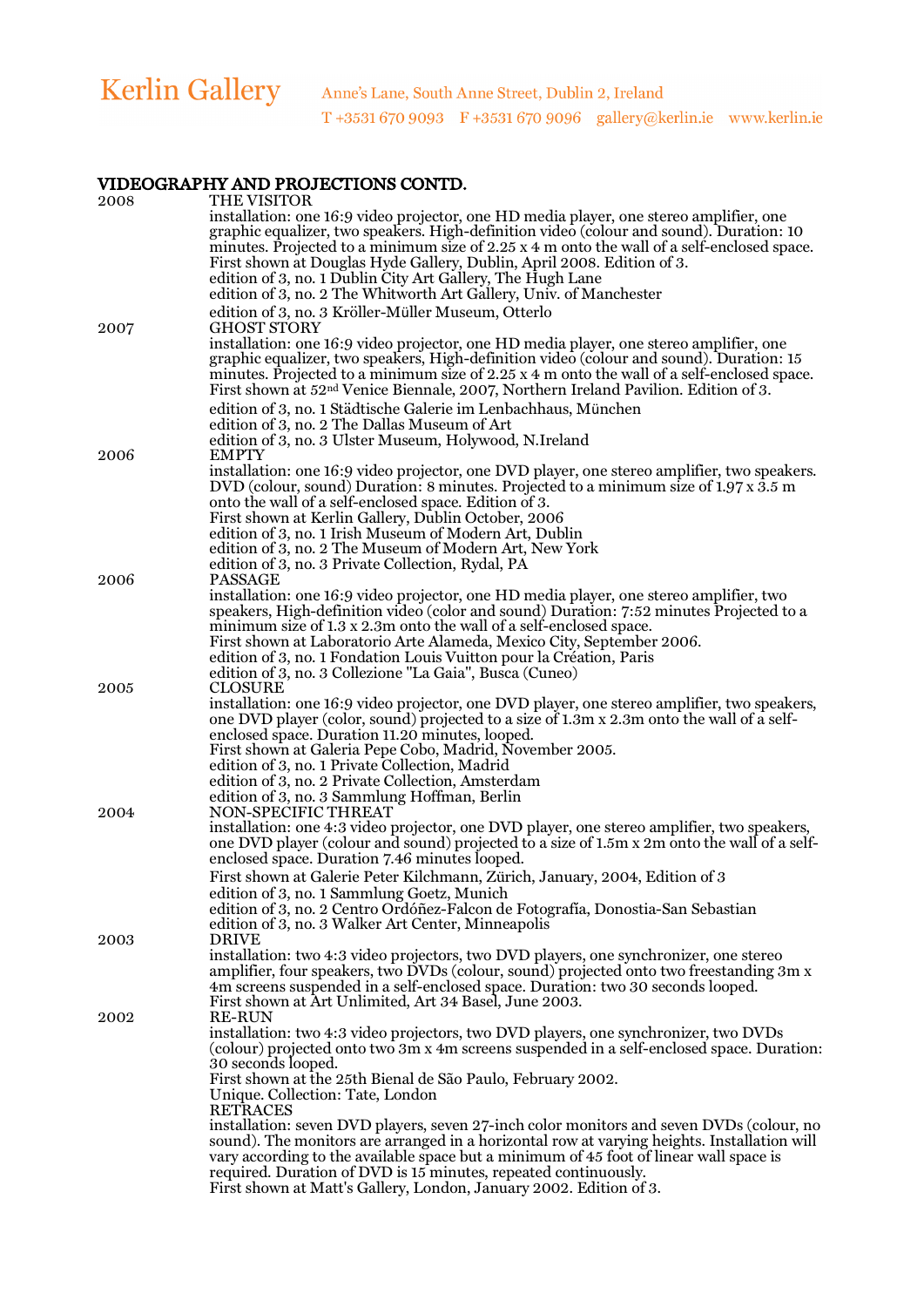| 2001 | <b>HOW IT WAS</b>                                                                                                                                                                                                            |
|------|------------------------------------------------------------------------------------------------------------------------------------------------------------------------------------------------------------------------------|
|      | installation: double channel video. Two DVD players, one synchronizing unit, two stereo<br>amplifiers, four loudspeakers and two 16:9 ratio compatible LCD video projectors. Two                                             |
|      | DVDs (colour, sound, wide screen format). The work is projected onto two freestanding<br>aluminum rear projection screens. Dimensions are variable. Duration: 7 minutes. First                                               |
|      | shown at Ormeau Baths Gallery, Belfast, 2001.<br>Unique                                                                                                                                                                      |
|      | MANY HAVE EYES BUT CANNOT SEE                                                                                                                                                                                                |
|      | installation: two DVD players, two 20 inch color monitors and two DVD's (colour,                                                                                                                                             |
|      | no sound). The monitors are arranged in a horizontal row 12 inches apart at eye                                                                                                                                              |
|      | level (55<br>inches from the bottom of the shelf to the ground). The video is in wide screen format, 16:9                                                                                                                    |
|      | ratio. Duration of DVD is 20 minutes, 1 minute loop.                                                                                                                                                                         |
| 1999 | First shown at Alexander and Bonin, New York, June 2001. Edition of 3.<br><b>CONTROL ZONE</b>                                                                                                                                |
|      | installation: one video disc player, one video projector, one video disc (colour, no sound)<br>projected directly onto the wall of a self enclosed space to 48 x 72 inches. Duration of 30<br>minutes repeated continuously. |
|      | First shown at Koldo Mitxelena, San Sebastian, May 1999.                                                                                                                                                                     |
|      | <b>RESTRICTED ACCESS</b>                                                                                                                                                                                                     |
|      | installation: three video disc players, three 20 inch color monitors, and three video discs<br>(colour, no sound). The monitors are arranged in a horizontal row at eye level (51 inches                                     |
|      | from the ground). Duration: 27 minutes repeated continuously.                                                                                                                                                                |
|      | First shown at Alexander and Bonin, New York, May 1999. Edition of 3.<br>Edition of 3, no. 1 Afinsa, Madrid                                                                                                                  |
|      | <b>TRUE NATURE</b>                                                                                                                                                                                                           |
|      | an installation of five video disc players, five video projectors, five stereo amps, ten speakers<br>and five video discs (color and sound), projected onto five 120 x 156 inch double-sided                                 |
|      | screens arranged in a self enclosed space, duration of 27 minutes repeated continuously.                                                                                                                                     |
|      | First shown at The Renaissance Society, Chicago, March 1999. Unique.<br>Collection: Solomon R. Guggenheim Museum, New York                                                                                                   |
| 1998 | <b>SOMEWHERE ELSE</b>                                                                                                                                                                                                        |
|      | installation: of four video disc players, four video projectors, four stereo amplifiers, eight<br>speakers, one synchronizing unit, and four video discs (color and sound) projected onto                                    |
|      | four screens in a self enclosed space, duration of 30 minutes repeated continuously.                                                                                                                                         |
|      | First shown at Tate Gallery Liverpool, August 1998. Unique.                                                                                                                                                                  |
|      | Collection: The Carnegie Museum of Art, Pittsburgh<br>SOMETIMES I IMAGINE IT'S MY TURN                                                                                                                                       |
|      | installation: one 4:3 video projector, one DVD player, one stereo amplifier, two speakers,                                                                                                                                   |
|      | one DVD (colour, sound) projected onto one 2.7m x 3.6m freestanding screen in a self<br>enclosed space. Duration: 3 minutes looped.                                                                                          |
|      | First shown at Angles Gallery, Los Angeles, March 1998.                                                                                                                                                                      |
|      | Edition of 3, no. 1 Fonds National d'Art Contemporain, Puteaux<br>Edition of 3, no. 2 Irish Museum of Modern Art, Dublin                                                                                                     |
| 1997 | <b>BLACKSPOT</b>                                                                                                                                                                                                             |
|      | an installation of one video disc player, one video projector, one video disc (color, no<br>sound) projected directly onto the wall of a self enclosed space to 48 x 72 inches, duration                                     |
|      | of 30 minutes repeated continuously.                                                                                                                                                                                         |
|      | First shown at Galerie Peter Kilchmann, Zürich, September 1997. Edition of 3.                                                                                                                                                |
|      | edition of 3, no. 1: Vancouver Art Gallery<br><b>SAME OLD STORY</b>                                                                                                                                                          |
|      | an installation of two video disc players, two video projectors, two stereo amplifiers, two                                                                                                                                  |
|      | speakers, one synchronizing unit and two laser discs (color and sound) projected onto two<br>free standing $120 \times 156 \times 24$ inch screens, duration of 10 minutes repeats continuously.                             |
|      | First shown at Matt's Gallery, London, June - August, 1997. Unique.                                                                                                                                                          |
| 1996 | Collection: Fondation Louis Vuitton pour la Création, Paris<br>TELL ME WHAT YOU WANTan installation of two 29 inch color monitors, two wall                                                                                  |
|      | brackets, two videotape players and two video tapes (color and sound), the monitors are                                                                                                                                      |
|      | positioned to face each other, duration of 10 minutes repeated continuously.<br>First shown at Galleria Emi Fontana, Milan, May 1996. Edition of 3.                                                                          |
|      | edition of 3, no. 1 The British Council, London.                                                                                                                                                                             |
|      | edition of 3, no. 2 Tate, London                                                                                                                                                                                             |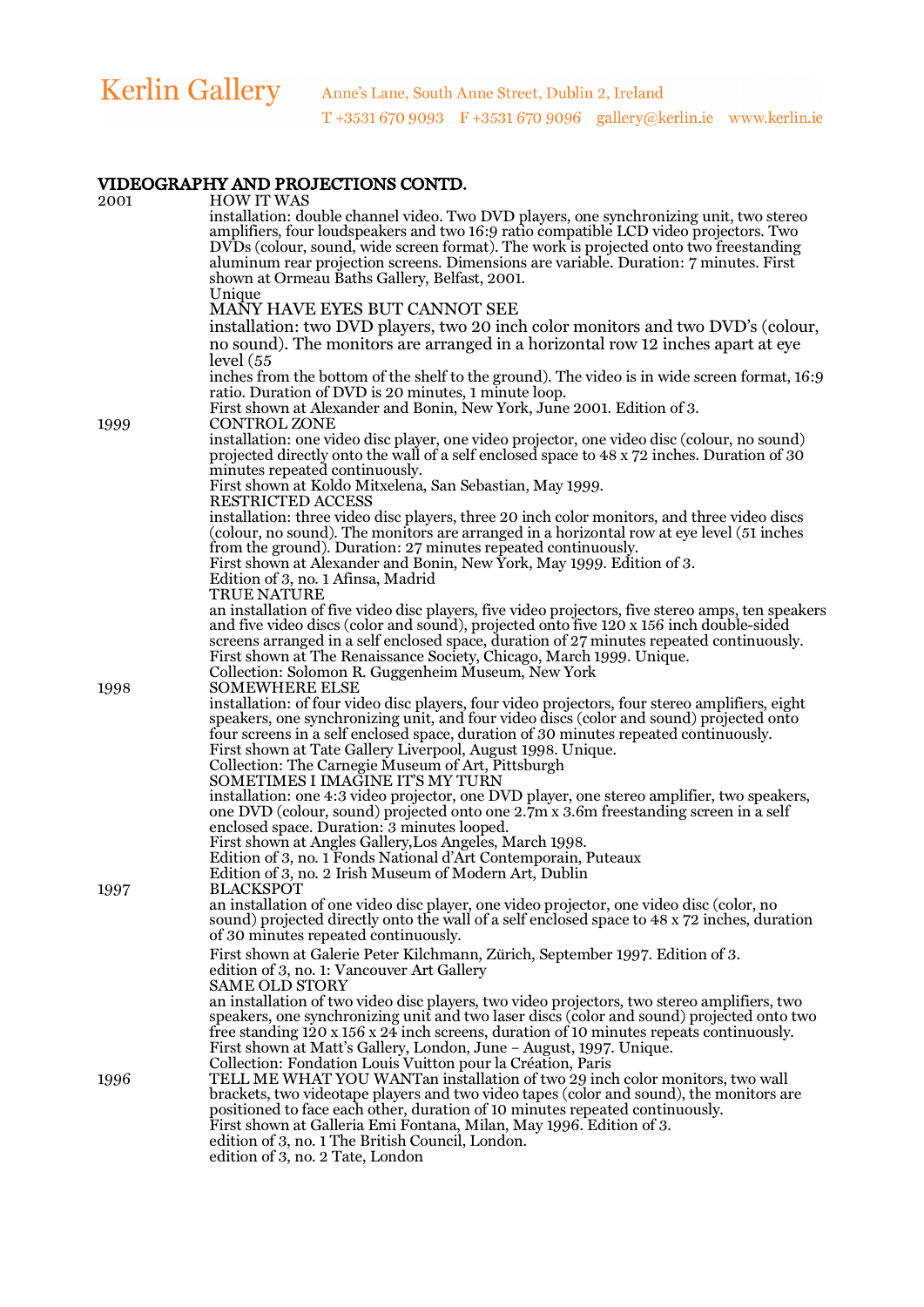| 1996 | THE WRONG PLACE                                                                                                                                                                          |
|------|------------------------------------------------------------------------------------------------------------------------------------------------------------------------------------------|
|      | an installation of one video disc player, one video projector, one stereo amplifier, two<br>speakers and one video disc (color and sound), projected to entirely fill one wall in a self |
|      | enclosed space, duration of 10 minutes repeated continuously. Dimensions are variable.                                                                                                   |
|      | First shown at ARC, Musée d'Art Moderne de la Ville de Paris, 1996. Unique.                                                                                                              |
| 1995 | FACTORY (RECONSTRUCTION)                                                                                                                                                                 |
|      | an installation of one 29 inch color monitor, one wall bracket, one video player and one                                                                                                 |
|      | videotape (color, sound). The video is shown in conjunction with a variable number of                                                                                                    |
|      | cibachrome photographs from the series entitled "Factory". duration of 10 minutes                                                                                                        |
|      | repeated continuously.                                                                                                                                                                   |
|      | First shown at Kerlin Gallery, Dublin, February 1995. Edition of 3.                                                                                                                      |
| 1994 | NO SMOKE WITHOUT FIRE                                                                                                                                                                    |
|      | an installation of one video disc player, one video projector, one stereo amplifier, two                                                                                                 |
|      | speakers, one videotape (color, sound), projected to entirely fill one wall in a self enclosed                                                                                           |
|      | space, duration of 10 minutes repeated continuously. Dimensions are variable.<br>First shown in Cocido y Crudo, at the Museo Nacional Centro de Arte Reina Sofia Madrid,                 |
|      | December 1994. Unique.                                                                                                                                                                   |
|      | Collection: Centro de Artes Visuales Fundación Helga de Alvear, Cáceres                                                                                                                  |
|      | AT THE END OF THE DAY                                                                                                                                                                    |
|      | an installation of one video disc player, one video projector, one stereo amplifier, two                                                                                                 |
|      | speakers, one video disc (color and sound), projected to entirely fill one wall in a self                                                                                                |
|      | enclosed space, duration of 10 minutes repeated continuously Dimensions are variable.                                                                                                    |
|      | First shown at The British School at Rome, November, 1994. Unique.                                                                                                                       |
|      | Collection: Arts Council of England, London.                                                                                                                                             |
| 1993 | THE ONLY GOOD ONE IS A DEAD ONE                                                                                                                                                          |
|      | installation: two 4:3 video projectors, two DVD players, two stereo amplifiers, four                                                                                                     |
|      | speakers, two DVDs (colour, sound), projected to a size of 3m x 4m onto two walls of a self-                                                                                             |
|      | enclosed space. Duration: 30 minutes looped.<br>First shown at Matt's Gallery, London, November 1993. Unique.                                                                            |
|      | Collection: Weltkunst Foundation.                                                                                                                                                        |
|      | 30 JANUARY, 1973                                                                                                                                                                         |
|      | an installation of two Kodak Carousel projectors, two 70 - 120 zoom lenses, four auto                                                                                                    |
|      | reverse audio cassette players, four stereo amplifiers, eight speakers, four audio cassette                                                                                              |
|      | tapes and two 35 mm color slides projected back to back onto a wall of two interlocking                                                                                                  |
|      | wooden constructions positioned in the center of a dark space. Duration of 3 minutes                                                                                                     |
|      | repeated continuously. Dimensions are variable.                                                                                                                                          |
|      | First shown at Douglas Hyde Gallery, Dublin, 1993. Unique.                                                                                                                               |
|      | Collection of the Artist                                                                                                                                                                 |
| 1991 | THEY'RE ALL THE SAME                                                                                                                                                                     |
|      | an installation of one Kodak Carousel 2050 slide projector, one 60mm projector lens, one                                                                                                 |
|      | auto reverse audio cassette player, one stereo amplifier, two speakers, one audio cassette<br>and one 35mm slide projected onto a wood construction in a dark space. Duration of 3       |
|      | minutes repeated continuously. Dimensions are variable.                                                                                                                                  |
|      | First shown in Outer Space, at the Laing Art Gallery, Newcastle-upon-Tyne, November                                                                                                      |
|      | 1991. Unique.                                                                                                                                                                            |
|      | Collection: Sammlung Goetz, Munich.                                                                                                                                                      |
| 1990 | <b>SAME DIFFERENCE</b>                                                                                                                                                                   |
|      | an installation with four Kodak Carousel 2050 slide projectors, two Kodak Carousel                                                                                                       |
|      | Interval Timers, two Kodak 75-120 mm zoom lenses, two Kodak 60mm fixed lenses, two                                                                                                       |
|      | sets of eighty-one 35mm black and white text slides and two 35mm black and white slides                                                                                                  |
|      | projected into two diagonally opposite corner walls, duration of three minutes repeated                                                                                                  |
|      | continuously. Dimensions are variable.                                                                                                                                                   |
|      | First shown at Matt's Gallery, London, November 1990. Unique.<br>Collection: Arts Council of England, London.                                                                            |
|      |                                                                                                                                                                                          |

#### **COLLECTIONS**

**COLLECTIONS**<br>49 NORD 6 EST – Frac Lorraine, Metz Albright-Knox Art Gallery, Buffalo, New York The Art Institute of Chicago Arts Council Collection, London Arts Council of Ireland, Dublin The British Council, London The Carnegie Museum, Pittsburgh Centro Odóñez-Falcon de Fotographia, San Sebastian Colección de Arte Contemporáneo, Fundació "La Caixa", Barcelona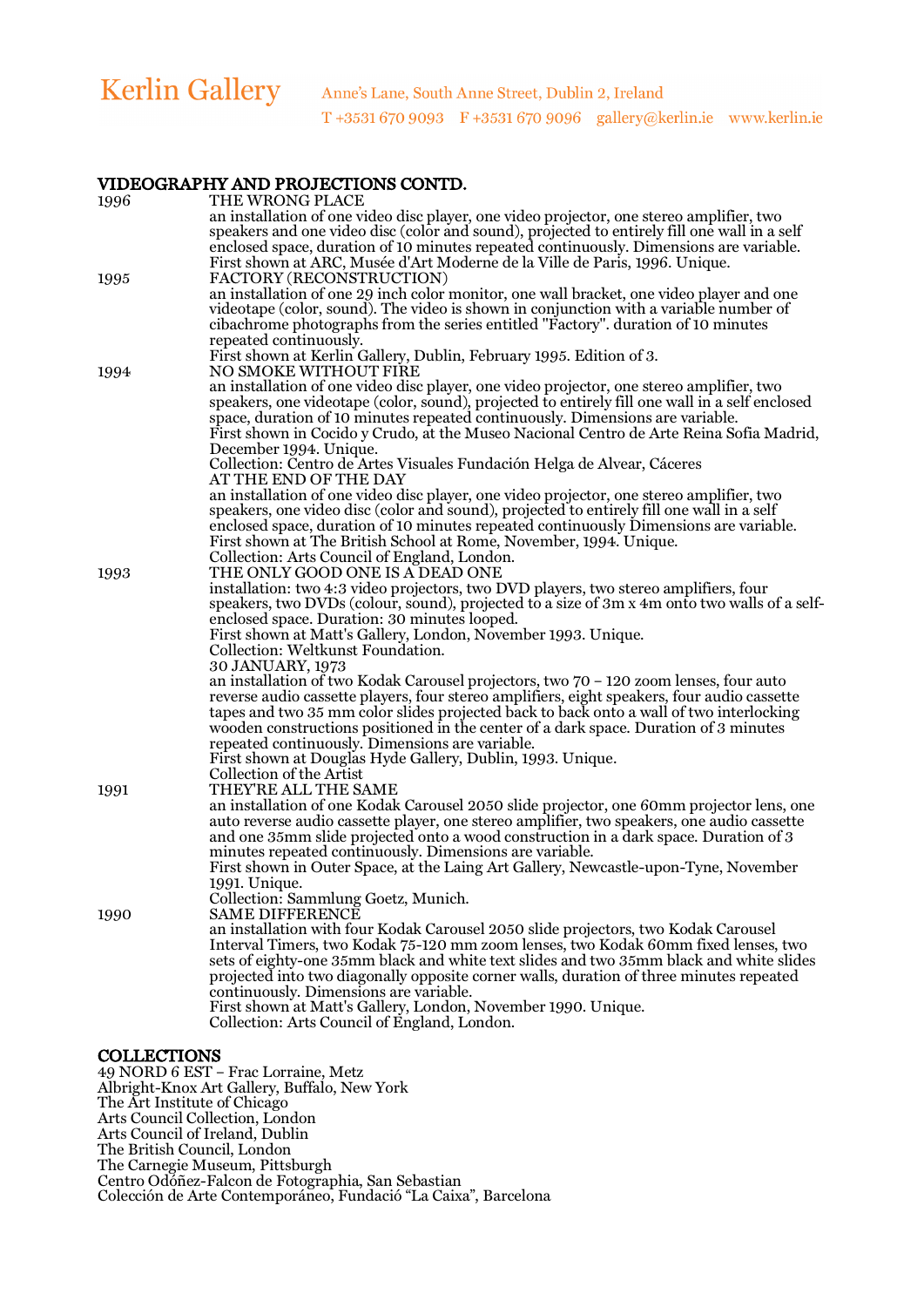# **Kerlin Gallery**

### COLLECTIONS CONTD.

Crawford Art Gallery, Cork Dallas Museum of Art De Pont Museum, Tillburg Dublin City Gallery The Hugh Lane, Dublin The European Commission/Parliament, Brussels Fonds National d'Art Contemporain, Puteaux FRAC - Champagne-Ardenne, Reims The Imperial War Museum, London Irish Museum of Modern Art, Dublin The Israel Museum, Jerusalem Kadist Art Foundation, Paris Kröller-Müller Museum, Otterlo, Netherlands Moderna Museet, Stockholm MoMA - Museum of Modern Art, New York Solomon R. Guggenheim Museum, New York Speed Art Museum, Louisville, KY Wolverhampton Art Gallery Visual Research Centre, Dundee (Scotland) Tate Liverpool, Liverpool (England) Hiscox Art Projects, London (England) Tate Britain, London (England) Montreal Museum of Fine Arts Sammlung Goetz, Munich Städtische Galerie im Lenbachhaus & Kunstbau, Munich UK Government Art Collection Ulster Museum, Belfast Vancouver Art Gallery, BC Walker Art Center, Minneapolis Weltkunst Foundation, London Yale University Art Gallery, New Haven

| <b>COMMISSIONS</b> |                                                                                           |
|--------------------|-------------------------------------------------------------------------------------------|
| 1995               | The Space Between, video installation, El Puente de Vizcaya, Bilbao                       |
|                    | Make Believe, a poster project for British Rail mainline stations                         |
| 1994               | Installation, Washington Square Windows, Grey Art Gallery, New York                       |
| 1993               | Burnt-Out Car, street poster, An Irish Presence, Venice Biennale                          |
| 1992               | It's Written All Over My Face, Billboard Poster commissioned by the BBC Billboard         |
|                    | Project as part of the Commissions and Collaborations season                              |
|                    | A Nation Once Again, Street Poster commissioned by Transmissions Gallery, Glasgow as      |
|                    | part of "Outta Here"                                                                      |
| 1990               | False Dawn, Billboard Project organized by Irish Exhibition of Living Art, Dublin         |
|                    | Billboard Project, Irish Exhibition of Living Art, Dublin                                 |
| 1988               | Art for the Dart, a project on Dublin's suburban rail link, organized by the Douglas Hyde |
|                    | Gallery, Dublin                                                                           |
|                    | Metro Billboard Project, Projects UK - Billboard shown in Newcastle, Leeds, Manchester,   |
|                    | Derry and London                                                                          |

| <b>BIBLIOGRAPHY</b> |                                                                                            |  |
|---------------------|--------------------------------------------------------------------------------------------|--|
| 2020                | Willie Doherty, <i>Where/Dove</i> , catalogue, Ulster Museum, Belfast and FMAV, Modena     |  |
| 2016                | Willie Doherty, <i>Home</i> , catalogue, Villa Merkel, Germany                             |  |
| 2015                | Willie Doherty, Again and Again, catalogue, Fundaçao Calouste Gulbenkian, CAM, Lisbon      |  |
| 2013                | Willie Doherty, Unseen, catalogue, City Factory Gallery, Derry/Londonderry's UK City of    |  |
|                     | Culture, 2013. Publisher: Matt's Gallery, London, Nerve Centre, Derry                      |  |
| 2012                | Willie Doherty, Lapse, catalogue, Kerlin Gallery, Dublin, July 2012, text by Isabel Nolan  |  |
| 2011                | Willie Doherty, <i>Disturbance</i> , catalogue, Dublin City Gallery The Hugh Lane, Dublin, |  |
| 2009                | Willie Doherty, Buried, catalogue, The Fruitmarket Gallery, Edinburgh, text by Willie      |  |
|                     | Doherty and Fiona Bradley                                                                  |  |
|                     | Willie Doherty, <i>Requisite Distance</i> , New Haven, Yale University Press; text by      |  |
|                     | Charles Wylie                                                                              |  |
| 2007                | <i>Ghost Story</i> , Fondazione La Biennale di Venezia, Venice                             |  |
|                     | Willie Doherty, Yilmaz Dziewior, Matthais Mühling, Kunstverein Hamburg                     |  |
| 2006                | Willie Doherty, Out of Position, Marina munguia, Laboratorio Arte Alameda, Mexico City     |  |
| 2002                | Willie Doherty, <i>False Memory</i> , London: Merrell Publishers Ltd; Dublin: Irish Museum |  |
|                     | of Modern Art; texts by Carolyn Christov-Barkargiev and Caoimhín Mac Giolla Léith          |  |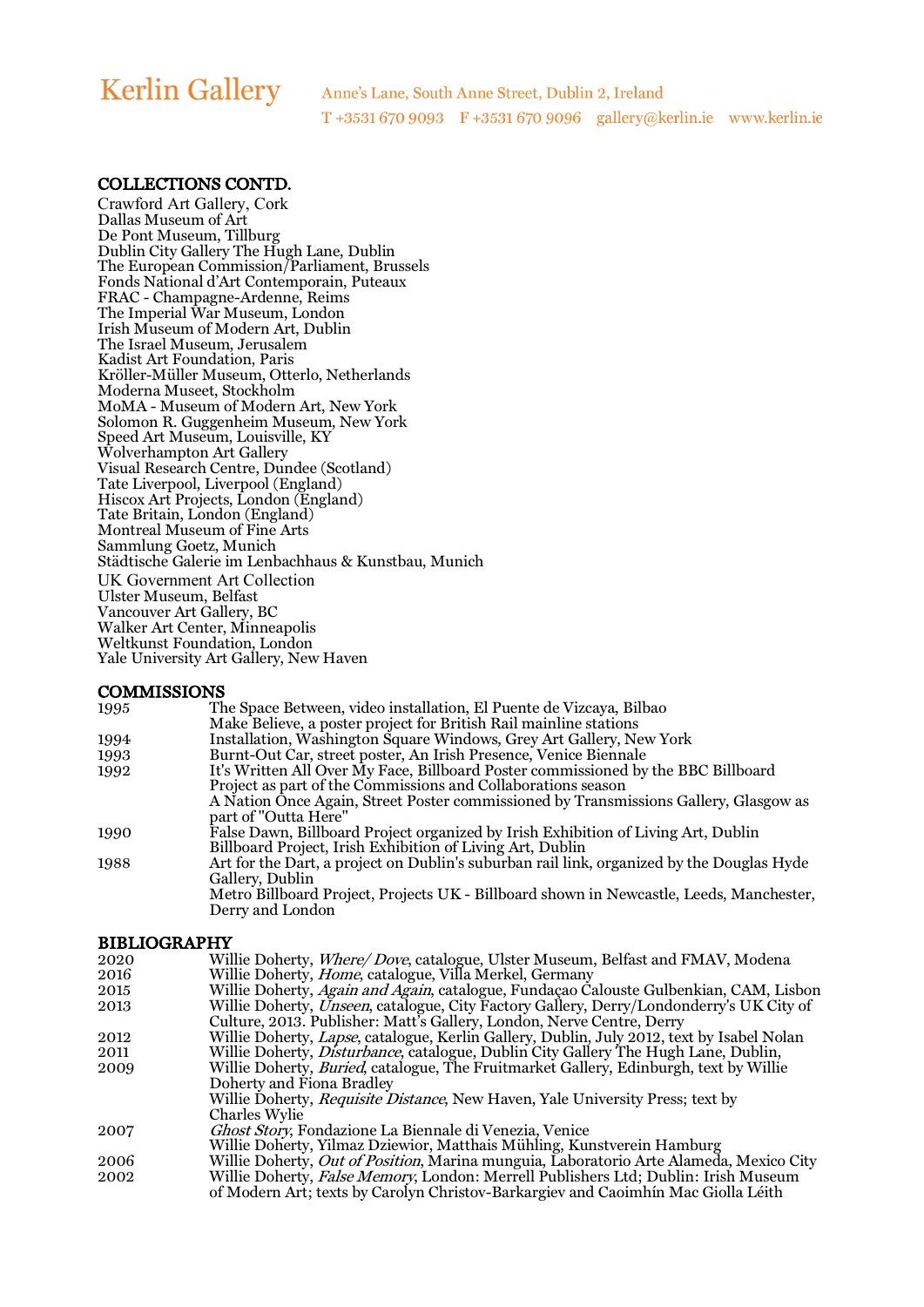### BIBLIOGRAPHY CONTD.

| 2002 | Willie Doherty, True Nature, Chicago: The Renaissance Society; text by Caoimhin Mac              |
|------|--------------------------------------------------------------------------------------------------|
|      | Giolla Léith                                                                                     |
|      | Willie Doherty, RE-RUN, 25 Bienal de São Paulo exhibition brochure, São Paulo: The               |
|      | British Council; text by Charles Merewether                                                      |
| 2001 | Willie Doherty, <i>How it Was</i> , Belfast: Ormeau Baths; text by Daniel Jewesbury              |
| 2000 | Willie Doherty, extracts from a file, DAAD, Berlin; essays by Meschede, Friedrich, Eva           |
|      | Schmidt, Hans-Joachim Neubauer                                                                   |
| 1999 | Willie Doherty, <i>Dark Stains</i> , San Sebastian: Koldo Mitxelena; essays by Lorés, Maite, and |
|      | <b>Martin McLoone</b>                                                                            |
| 1998 | <i>Somewhere Else</i> , Liverpool: Tate Gallery, in association with the                         |
|      | Foundation for Art and Creative Technology (FACT); essay by Ian Hunt                             |
| 1997 | Willie Doherty, Same Old Story, London: Matt's Gallery; essays by Martin McLoone and             |
|      | Jeffrey Kastner                                                                                  |
| 1996 | Willie Doherty, Musee d'Art Moderne de la Ville de Paris; essay by Olivier Zahm                  |
|      | Willie Doherty, <i>In the Dark. Projected Works</i> , Bern: Kunsthalle Bern; essays by Carolyn   |
|      | Christov-Bakargiev and Ulrich Loock                                                              |
|      | Willie Doherty, <i>The Only Good One is a Dead One</i> , Edmonton: The Edmonton Art Gallery,     |
|      | Mendel Art Gallery; Lisbon: Fundacao Calouste Gulbenkian; essay by Jean Fisher                   |
|      | No Smoke Without Fire, Matt's Gallery, London; text by Willie Doherty                            |
| 1994 | At the End of the Day, British School at Rome; essay by Carolyn Christov-Bakargiev               |
| 1993 | Willie Doherty, <i>Partial View</i> , Douglas Hyde Gallery, Dublin in association with the Grey  |
|      | Art Gallery and Study Center, New York University and Matt's Gallery, London; essay by           |
|      | Dan Cameron                                                                                      |

|      | <b>SELECTED PRESS</b>                                                                             |
|------|---------------------------------------------------------------------------------------------------|
| 2021 | Charlotte Higgins, 'Is art for No 10 a waste of money - or could it teach Johnson                 |
|      | something?', The Guardian, 9 August 2021                                                          |
|      | Chris Andrews, 'Ulster Museum: Willie Doherty's border exhibition opens in Belfast', <i>BBC</i>   |
|      | <i>News</i> , 4 June 2021                                                                         |
|      | David Roy, 'Derry-born visual artist Willie Doherty on new border-centric retrospective           |
|      | WHERE', The Irish News, 12 June 2021                                                              |
|      | 'The Eve Blair Show: Willie Doherty, 29/05/2021', BBC Radio Foyle & BBC Radio Ulster              |
|      | The Mark Patterson Show: 16/02/2021 <sup>'</sup> , <i>BBC Radio Foyle</i>                         |
| 2020 | Aidan Dunne, 'Willie Doherty and the persistence of underlying antogonisms', The Irish            |
|      | <i>Times.</i> 2 June 2020                                                                         |
|      | 'Willie Doherty - Where/ Dove', Arshake, 3 November 2020                                          |
|      | Brendan McDaid, 'Derry artist Willie Doherty to host first solo exhibition in Italy this          |
|      | week', <i>Derry Journal</i> , 3 November 2020                                                     |
| 2019 | Crossing Lines, Constructing Home on View at the Harvard Art Museums', <i>Hyperallergic</i> ,     |
|      | 11 September 2019                                                                                 |
| 2018 | Aidan Dunne, 'Art in Focus: Remains by Willie Doherty, IMMA', The Irish Times, 28 July            |
| 2017 | Nicholas Allen, 'Post-Troubles art: Ghost-Haunted Land by Declan Long review',                    |
|      | The Irish Times, 23 December 2017                                                                 |
|      | David Frankel, 'Willie Doherty', Artforum, September 2017                                         |
|      | Ian Christie, Willie Doherty's <i>Loose Ends:</i> revolution remembered', BFI, 14 July 2017       |
| 2016 | Aidan Dunne, 'Building a Pallas: 20 years of modern art in Ireland', <i>The Irish Times</i> ,     |
|      | 13 December 2016                                                                                  |
|      | Blouin ArtInfo, 'Datebook: Willie Doherty Loose Ends at Kerlin Gallery, Dublin',                  |
|      | 10 October 2016                                                                                   |
|      | Oisín Murphy Hall, 'Artsdesk: Willie Doherty, Loose Ends', Totally Dublin, October 2016           |
|      | Stephen Mulhall, 'Architecture Plus', Architecture Ireland, Autumn 2016, pp. 82-83                |
|      | Linda Taylor, 'Far from the Madding Crowd', Frieze, 30 September 2016                             |
|      | Aidan Kelly Murphy, <i>The Thin Air</i> , 27 September 2016                                       |
|      | Aidan Dunne, <i>The Irish Times</i> , 20 September 2016                                           |
|      | RTÉ Arena, 6 July 2016                                                                            |
|      | Riann Coulter, 'Modern Ireland in 100 Artworks: True Nature by Willie Doherty',                   |
|      | The Irish Times, 25 June 2016                                                                     |
|      | Martin Mezger, 'Zeiten des Terrors', Eßlinger Zeitung, 17 February 2016                           |
|      | SWR Mediathek (TV), 13 February 2016                                                              |
| 2015 | Maev Kennedy, 'Paint the town green: the hidden history of Irish art', The Guardian,              |
| 2014 | 13 May 2015<br>The New Yorker, 'Willie Doherty, Alexander and Bonin', 17 November 2014, pp. 14-15 |
|      |                                                                                                   |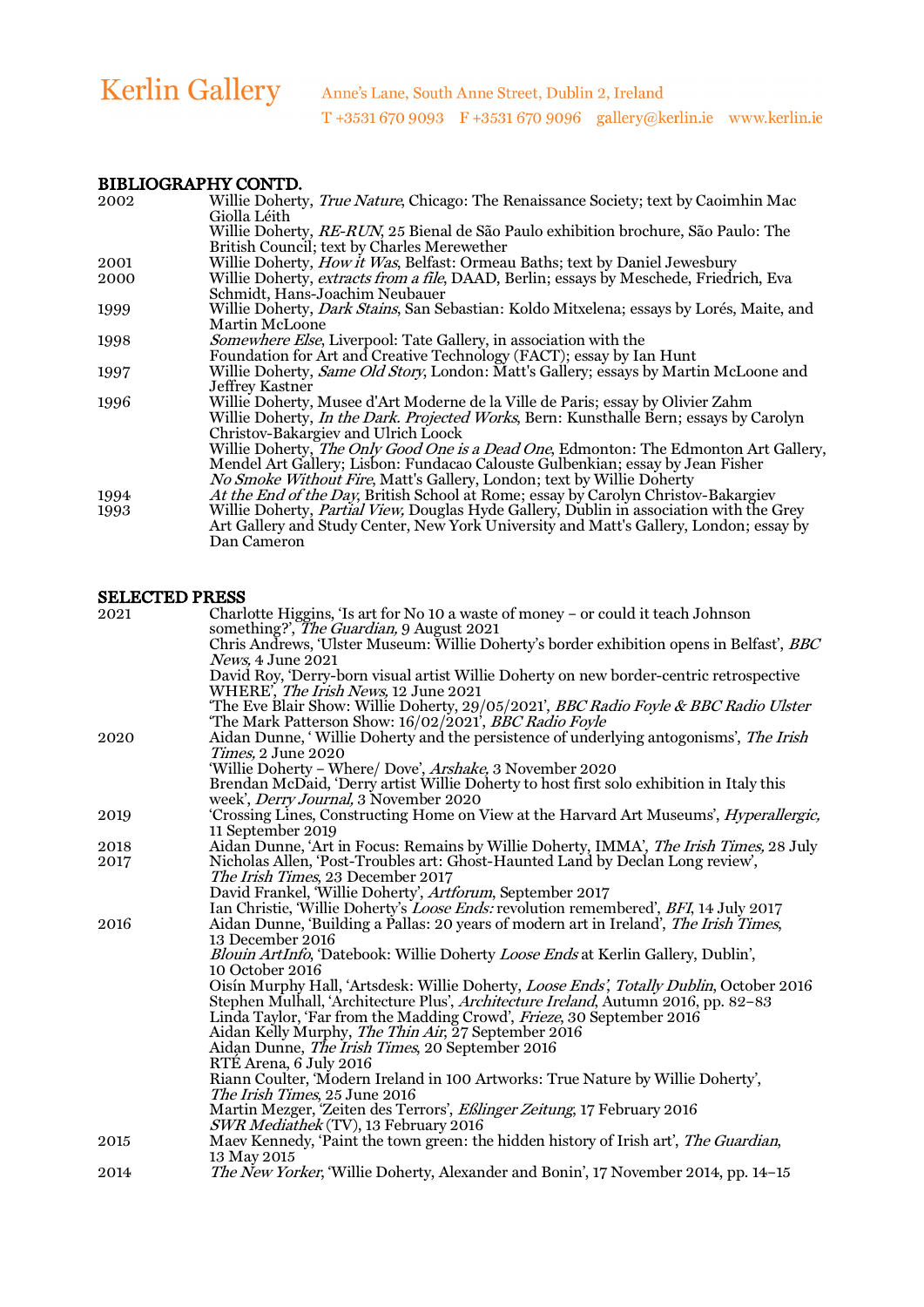| Colin Perry, 'Willie Doherty, City Factory Gallery', Frieze, No. 161, March 2014, p. 163<br><i>Mousse</i> , Issue 42, February/March 2014<br>RTÉ One, <i>The Works</i> , 28 February 2014<br>Morgan Quaintance, <i>Art Review</i> , January/February 2014, p. 119<br>Hayley Reynolds, <i>Le Cool Dublin</i> , 16 January 2014<br>Art Media Agency Newsletter, Issue 134, pg. 26, January 2014<br>RTE Radio 1 <i>Arena</i> , interview with Sean Rocks, 15 January 2014<br>Cristín Leach Hughes, <i>The Sunday Times Culture</i> , 22 December 2013<br><i>Irish Arts Review</i> , Winter 2013, pg. 46<br>Regine Debatty, We Make Money Not Art, 15 December 2013<br>Mark Sheerin, <i>Culture 24</i> , 3 December 2013<br>BBC Turner Prize Award Night, Panel Discussion, 2 December 2013<br>Ciaran Daly, BBC Arts & Culture, Knowledge & Leaning Beta 21 November 2013<br>Aileen Burns/Johan Lundh, <i>Art Agenda</i> , 18 November 2013<br>Charlotte Higgins, <i>The Guardian</i> , 29 September 2013<br>Chris Clarke, Art Monthly, September 2013<br><i>Irish Arts Review, Autumn 2013, p. 30</i><br>David Frankel, <i>Artforum</i> , September 2013, pg. 348–349<br><i>this is tomorrow contemporary art magazine</i> , 11 August 2013<br>Cristín Leach Hughes, <i>The Sunday Times</i> , 2 June 2013<br>Pavel Barter, The Sunday Times, 5 May 2013, pp. 8-9<br>Aoife Rosenmeyer, <i>Art Review</i> , April 2013<br>Joe McHugh (Chair of the Oireachtas Committee on the Implementation of the Good<br>Friday Agreement), <i>Derry Journal</i> , 6 July 2012<br>Ruth Hazard, <i>Culture 24</i> , 4 May 2012<br>Megan Okrandm, Art in America, 21 May 2012<br>Eithne Shortall, <i>The Sunday Times Culture</i> , 3 June 2012, pp. 6-7<br>Aidan Dunne, The Irish Times, The Ticket, 1 June 2012<br>Joshua Dector, <i>Artforum</i> , May 2012<br>Skye Sherwin, <i>The Guardian Guide</i> , 4 April 2012<br>Robert Clark, The Guardian Guide, 7 January 2012<br>Cristín Leach, <i>The Sunday Times</i> , 18 September 2011, p. 41<br>Coline Milliard, <i>Artinfo</i> , 12 September 2011<br>Jonathan Jones, <i>The Guardian</i> , 6 September 2011<br>Gemma Tipton, 'Across the Divide', The Irish Times Dublin Contemporary 2011<br>Supplement, p. 14<br>Tim Maul, 'Willie Doherty, <i>Lack</i> ', CIRCA, Issue 131, March 2011<br><i>The Visual Artists News Sheet, Jan/Feb 2010</i><br>2010<br>'Catch some terror-ific art!', Cork Independent, 2010<br>2009<br>Marc O'Sullivan, 'The End is Nigh Again', <i>The Irish Examiner</i> , 12 December 2009<br>'A Great Climate of Fear', Gerry McCarthy, The Sunday Times, 6 December 2009<br>'Art in an Age of Anxiety', Tom Dunne, Irish Arts Review, Volume 26, 2009<br>Luke Clancy, 'Willie Doherty: Three Potential Endings', ArtReview, 27 November 2009<br>Aidan Dunne, 'Apocolyptic Visions', The Irish Times, The Ticket, 20 November 2009<br>Nicky Bird, <i>Art Monthly</i> , No. 327, June 2009<br>Liz Shannon, The List: Glasgow & Edinburgh Events Guide, 14 May 2009<br>Duncan Macmillan, 'Master of the Dark', The Scotsman, 12 May 2009<br>Moira Jeffrey, 'Trial by Fire', Scotland on Sunday, 3 May 2009<br>James Garner, The Metro, 30 April 2009<br>Robert Clark, <i>The Guardian</i> , 25 April 2009<br>The Big Pick, <i>The Big Issue</i> , 23 April 2009<br>Jessica Lack, The Guardian - online, 22 April 2009<br>'Haunted by Ghosts of the Past', The Herald, 18 April 2009<br>Susan Mansfield, Visiting Ghosts', The Scotsman, 4 April 2009<br>Benjamin Genocchio, 'A Sampling of What's On', The New York Times, 16 March 2009<br>Fergal Gaynor, 'ev+a 2009', <i>Circa 128</i> , Summer 2009, pp. 86-91<br>Maria Fusco, Matts Gallery, Frieze, Issue 114 2008<br><i>Irish Arts Review</i> , Spring 2008<br>Declan Long, 'Selective memories, collective histories', Circa 123, Spring 2008<br>Jacqui McIntosh, 'From Jesus to Sartre', Magill, Issue 2, 2008<br>Mick Heaney, 'Distant Voices, Still Lives', The Sunday Times, 5 August, 2008<br>Jean Wainwright, 'Willie Doherty: Replays', Art Review, 4 August 2008<br>Martin Herbert, 'Below the Waterline', Frieze 109, September 2007<br>2007<br>Gavin Murphy, 'Global Enterprise', Circa, Summer 2007, pp. 26-33 |      | Declan Long, Willie Doherty in conversation', Art in the Contemporary World podcast, |
|----------------------------------------------------------------------------------------------------------------------------------------------------------------------------------------------------------------------------------------------------------------------------------------------------------------------------------------------------------------------------------------------------------------------------------------------------------------------------------------------------------------------------------------------------------------------------------------------------------------------------------------------------------------------------------------------------------------------------------------------------------------------------------------------------------------------------------------------------------------------------------------------------------------------------------------------------------------------------------------------------------------------------------------------------------------------------------------------------------------------------------------------------------------------------------------------------------------------------------------------------------------------------------------------------------------------------------------------------------------------------------------------------------------------------------------------------------------------------------------------------------------------------------------------------------------------------------------------------------------------------------------------------------------------------------------------------------------------------------------------------------------------------------------------------------------------------------------------------------------------------------------------------------------------------------------------------------------------------------------------------------------------------------------------------------------------------------------------------------------------------------------------------------------------------------------------------------------------------------------------------------------------------------------------------------------------------------------------------------------------------------------------------------------------------------------------------------------------------------------------------------------------------------------------------------------------------------------------------------------------------------------------------------------------------------------------------------------------------------------------------------------------------------------------------------------------------------------------------------------------------------------------------------------------------------------------------------------------------------------------------------------------------------------------------------------------------------------------------------------------------------------------------------------------------------------------------------------------------------------------------------------------------------------------------------------------------------------------------------------------------------------------------------------------------------------------------------------------------------------------------------------------------------------------------------------------------------------------------------------------------------------------------------------------------------------------------------------------------------------------------------------------------------------------------------------------------------------------------------------------------------------------------------------------------------------------------------------------------------------------------------------------------------------------------------------------------------------------------------------------------------------------------------------------------------------------------------------------------------------------|------|--------------------------------------------------------------------------------------|
|                                                                                                                                                                                                                                                                                                                                                                                                                                                                                                                                                                                                                                                                                                                                                                                                                                                                                                                                                                                                                                                                                                                                                                                                                                                                                                                                                                                                                                                                                                                                                                                                                                                                                                                                                                                                                                                                                                                                                                                                                                                                                                                                                                                                                                                                                                                                                                                                                                                                                                                                                                                                                                                                                                                                                                                                                                                                                                                                                                                                                                                                                                                                                                                                                                                                                                                                                                                                                                                                                                                                                                                                                                                                                                                                                                                                                                                                                                                                                                                                                                                                                                                                                                                                                                              |      | Episode 2, 10 April 2014                                                             |
|                                                                                                                                                                                                                                                                                                                                                                                                                                                                                                                                                                                                                                                                                                                                                                                                                                                                                                                                                                                                                                                                                                                                                                                                                                                                                                                                                                                                                                                                                                                                                                                                                                                                                                                                                                                                                                                                                                                                                                                                                                                                                                                                                                                                                                                                                                                                                                                                                                                                                                                                                                                                                                                                                                                                                                                                                                                                                                                                                                                                                                                                                                                                                                                                                                                                                                                                                                                                                                                                                                                                                                                                                                                                                                                                                                                                                                                                                                                                                                                                                                                                                                                                                                                                                                              |      |                                                                                      |
|                                                                                                                                                                                                                                                                                                                                                                                                                                                                                                                                                                                                                                                                                                                                                                                                                                                                                                                                                                                                                                                                                                                                                                                                                                                                                                                                                                                                                                                                                                                                                                                                                                                                                                                                                                                                                                                                                                                                                                                                                                                                                                                                                                                                                                                                                                                                                                                                                                                                                                                                                                                                                                                                                                                                                                                                                                                                                                                                                                                                                                                                                                                                                                                                                                                                                                                                                                                                                                                                                                                                                                                                                                                                                                                                                                                                                                                                                                                                                                                                                                                                                                                                                                                                                                              |      |                                                                                      |
|                                                                                                                                                                                                                                                                                                                                                                                                                                                                                                                                                                                                                                                                                                                                                                                                                                                                                                                                                                                                                                                                                                                                                                                                                                                                                                                                                                                                                                                                                                                                                                                                                                                                                                                                                                                                                                                                                                                                                                                                                                                                                                                                                                                                                                                                                                                                                                                                                                                                                                                                                                                                                                                                                                                                                                                                                                                                                                                                                                                                                                                                                                                                                                                                                                                                                                                                                                                                                                                                                                                                                                                                                                                                                                                                                                                                                                                                                                                                                                                                                                                                                                                                                                                                                                              |      |                                                                                      |
|                                                                                                                                                                                                                                                                                                                                                                                                                                                                                                                                                                                                                                                                                                                                                                                                                                                                                                                                                                                                                                                                                                                                                                                                                                                                                                                                                                                                                                                                                                                                                                                                                                                                                                                                                                                                                                                                                                                                                                                                                                                                                                                                                                                                                                                                                                                                                                                                                                                                                                                                                                                                                                                                                                                                                                                                                                                                                                                                                                                                                                                                                                                                                                                                                                                                                                                                                                                                                                                                                                                                                                                                                                                                                                                                                                                                                                                                                                                                                                                                                                                                                                                                                                                                                                              |      |                                                                                      |
|                                                                                                                                                                                                                                                                                                                                                                                                                                                                                                                                                                                                                                                                                                                                                                                                                                                                                                                                                                                                                                                                                                                                                                                                                                                                                                                                                                                                                                                                                                                                                                                                                                                                                                                                                                                                                                                                                                                                                                                                                                                                                                                                                                                                                                                                                                                                                                                                                                                                                                                                                                                                                                                                                                                                                                                                                                                                                                                                                                                                                                                                                                                                                                                                                                                                                                                                                                                                                                                                                                                                                                                                                                                                                                                                                                                                                                                                                                                                                                                                                                                                                                                                                                                                                                              |      |                                                                                      |
|                                                                                                                                                                                                                                                                                                                                                                                                                                                                                                                                                                                                                                                                                                                                                                                                                                                                                                                                                                                                                                                                                                                                                                                                                                                                                                                                                                                                                                                                                                                                                                                                                                                                                                                                                                                                                                                                                                                                                                                                                                                                                                                                                                                                                                                                                                                                                                                                                                                                                                                                                                                                                                                                                                                                                                                                                                                                                                                                                                                                                                                                                                                                                                                                                                                                                                                                                                                                                                                                                                                                                                                                                                                                                                                                                                                                                                                                                                                                                                                                                                                                                                                                                                                                                                              | 2013 |                                                                                      |
|                                                                                                                                                                                                                                                                                                                                                                                                                                                                                                                                                                                                                                                                                                                                                                                                                                                                                                                                                                                                                                                                                                                                                                                                                                                                                                                                                                                                                                                                                                                                                                                                                                                                                                                                                                                                                                                                                                                                                                                                                                                                                                                                                                                                                                                                                                                                                                                                                                                                                                                                                                                                                                                                                                                                                                                                                                                                                                                                                                                                                                                                                                                                                                                                                                                                                                                                                                                                                                                                                                                                                                                                                                                                                                                                                                                                                                                                                                                                                                                                                                                                                                                                                                                                                                              |      |                                                                                      |
|                                                                                                                                                                                                                                                                                                                                                                                                                                                                                                                                                                                                                                                                                                                                                                                                                                                                                                                                                                                                                                                                                                                                                                                                                                                                                                                                                                                                                                                                                                                                                                                                                                                                                                                                                                                                                                                                                                                                                                                                                                                                                                                                                                                                                                                                                                                                                                                                                                                                                                                                                                                                                                                                                                                                                                                                                                                                                                                                                                                                                                                                                                                                                                                                                                                                                                                                                                                                                                                                                                                                                                                                                                                                                                                                                                                                                                                                                                                                                                                                                                                                                                                                                                                                                                              |      |                                                                                      |
|                                                                                                                                                                                                                                                                                                                                                                                                                                                                                                                                                                                                                                                                                                                                                                                                                                                                                                                                                                                                                                                                                                                                                                                                                                                                                                                                                                                                                                                                                                                                                                                                                                                                                                                                                                                                                                                                                                                                                                                                                                                                                                                                                                                                                                                                                                                                                                                                                                                                                                                                                                                                                                                                                                                                                                                                                                                                                                                                                                                                                                                                                                                                                                                                                                                                                                                                                                                                                                                                                                                                                                                                                                                                                                                                                                                                                                                                                                                                                                                                                                                                                                                                                                                                                                              |      |                                                                                      |
|                                                                                                                                                                                                                                                                                                                                                                                                                                                                                                                                                                                                                                                                                                                                                                                                                                                                                                                                                                                                                                                                                                                                                                                                                                                                                                                                                                                                                                                                                                                                                                                                                                                                                                                                                                                                                                                                                                                                                                                                                                                                                                                                                                                                                                                                                                                                                                                                                                                                                                                                                                                                                                                                                                                                                                                                                                                                                                                                                                                                                                                                                                                                                                                                                                                                                                                                                                                                                                                                                                                                                                                                                                                                                                                                                                                                                                                                                                                                                                                                                                                                                                                                                                                                                                              |      |                                                                                      |
|                                                                                                                                                                                                                                                                                                                                                                                                                                                                                                                                                                                                                                                                                                                                                                                                                                                                                                                                                                                                                                                                                                                                                                                                                                                                                                                                                                                                                                                                                                                                                                                                                                                                                                                                                                                                                                                                                                                                                                                                                                                                                                                                                                                                                                                                                                                                                                                                                                                                                                                                                                                                                                                                                                                                                                                                                                                                                                                                                                                                                                                                                                                                                                                                                                                                                                                                                                                                                                                                                                                                                                                                                                                                                                                                                                                                                                                                                                                                                                                                                                                                                                                                                                                                                                              |      |                                                                                      |
|                                                                                                                                                                                                                                                                                                                                                                                                                                                                                                                                                                                                                                                                                                                                                                                                                                                                                                                                                                                                                                                                                                                                                                                                                                                                                                                                                                                                                                                                                                                                                                                                                                                                                                                                                                                                                                                                                                                                                                                                                                                                                                                                                                                                                                                                                                                                                                                                                                                                                                                                                                                                                                                                                                                                                                                                                                                                                                                                                                                                                                                                                                                                                                                                                                                                                                                                                                                                                                                                                                                                                                                                                                                                                                                                                                                                                                                                                                                                                                                                                                                                                                                                                                                                                                              |      |                                                                                      |
|                                                                                                                                                                                                                                                                                                                                                                                                                                                                                                                                                                                                                                                                                                                                                                                                                                                                                                                                                                                                                                                                                                                                                                                                                                                                                                                                                                                                                                                                                                                                                                                                                                                                                                                                                                                                                                                                                                                                                                                                                                                                                                                                                                                                                                                                                                                                                                                                                                                                                                                                                                                                                                                                                                                                                                                                                                                                                                                                                                                                                                                                                                                                                                                                                                                                                                                                                                                                                                                                                                                                                                                                                                                                                                                                                                                                                                                                                                                                                                                                                                                                                                                                                                                                                                              |      |                                                                                      |
|                                                                                                                                                                                                                                                                                                                                                                                                                                                                                                                                                                                                                                                                                                                                                                                                                                                                                                                                                                                                                                                                                                                                                                                                                                                                                                                                                                                                                                                                                                                                                                                                                                                                                                                                                                                                                                                                                                                                                                                                                                                                                                                                                                                                                                                                                                                                                                                                                                                                                                                                                                                                                                                                                                                                                                                                                                                                                                                                                                                                                                                                                                                                                                                                                                                                                                                                                                                                                                                                                                                                                                                                                                                                                                                                                                                                                                                                                                                                                                                                                                                                                                                                                                                                                                              |      |                                                                                      |
|                                                                                                                                                                                                                                                                                                                                                                                                                                                                                                                                                                                                                                                                                                                                                                                                                                                                                                                                                                                                                                                                                                                                                                                                                                                                                                                                                                                                                                                                                                                                                                                                                                                                                                                                                                                                                                                                                                                                                                                                                                                                                                                                                                                                                                                                                                                                                                                                                                                                                                                                                                                                                                                                                                                                                                                                                                                                                                                                                                                                                                                                                                                                                                                                                                                                                                                                                                                                                                                                                                                                                                                                                                                                                                                                                                                                                                                                                                                                                                                                                                                                                                                                                                                                                                              |      |                                                                                      |
|                                                                                                                                                                                                                                                                                                                                                                                                                                                                                                                                                                                                                                                                                                                                                                                                                                                                                                                                                                                                                                                                                                                                                                                                                                                                                                                                                                                                                                                                                                                                                                                                                                                                                                                                                                                                                                                                                                                                                                                                                                                                                                                                                                                                                                                                                                                                                                                                                                                                                                                                                                                                                                                                                                                                                                                                                                                                                                                                                                                                                                                                                                                                                                                                                                                                                                                                                                                                                                                                                                                                                                                                                                                                                                                                                                                                                                                                                                                                                                                                                                                                                                                                                                                                                                              |      |                                                                                      |
|                                                                                                                                                                                                                                                                                                                                                                                                                                                                                                                                                                                                                                                                                                                                                                                                                                                                                                                                                                                                                                                                                                                                                                                                                                                                                                                                                                                                                                                                                                                                                                                                                                                                                                                                                                                                                                                                                                                                                                                                                                                                                                                                                                                                                                                                                                                                                                                                                                                                                                                                                                                                                                                                                                                                                                                                                                                                                                                                                                                                                                                                                                                                                                                                                                                                                                                                                                                                                                                                                                                                                                                                                                                                                                                                                                                                                                                                                                                                                                                                                                                                                                                                                                                                                                              |      |                                                                                      |
|                                                                                                                                                                                                                                                                                                                                                                                                                                                                                                                                                                                                                                                                                                                                                                                                                                                                                                                                                                                                                                                                                                                                                                                                                                                                                                                                                                                                                                                                                                                                                                                                                                                                                                                                                                                                                                                                                                                                                                                                                                                                                                                                                                                                                                                                                                                                                                                                                                                                                                                                                                                                                                                                                                                                                                                                                                                                                                                                                                                                                                                                                                                                                                                                                                                                                                                                                                                                                                                                                                                                                                                                                                                                                                                                                                                                                                                                                                                                                                                                                                                                                                                                                                                                                                              | 2012 |                                                                                      |
|                                                                                                                                                                                                                                                                                                                                                                                                                                                                                                                                                                                                                                                                                                                                                                                                                                                                                                                                                                                                                                                                                                                                                                                                                                                                                                                                                                                                                                                                                                                                                                                                                                                                                                                                                                                                                                                                                                                                                                                                                                                                                                                                                                                                                                                                                                                                                                                                                                                                                                                                                                                                                                                                                                                                                                                                                                                                                                                                                                                                                                                                                                                                                                                                                                                                                                                                                                                                                                                                                                                                                                                                                                                                                                                                                                                                                                                                                                                                                                                                                                                                                                                                                                                                                                              |      |                                                                                      |
|                                                                                                                                                                                                                                                                                                                                                                                                                                                                                                                                                                                                                                                                                                                                                                                                                                                                                                                                                                                                                                                                                                                                                                                                                                                                                                                                                                                                                                                                                                                                                                                                                                                                                                                                                                                                                                                                                                                                                                                                                                                                                                                                                                                                                                                                                                                                                                                                                                                                                                                                                                                                                                                                                                                                                                                                                                                                                                                                                                                                                                                                                                                                                                                                                                                                                                                                                                                                                                                                                                                                                                                                                                                                                                                                                                                                                                                                                                                                                                                                                                                                                                                                                                                                                                              |      |                                                                                      |
|                                                                                                                                                                                                                                                                                                                                                                                                                                                                                                                                                                                                                                                                                                                                                                                                                                                                                                                                                                                                                                                                                                                                                                                                                                                                                                                                                                                                                                                                                                                                                                                                                                                                                                                                                                                                                                                                                                                                                                                                                                                                                                                                                                                                                                                                                                                                                                                                                                                                                                                                                                                                                                                                                                                                                                                                                                                                                                                                                                                                                                                                                                                                                                                                                                                                                                                                                                                                                                                                                                                                                                                                                                                                                                                                                                                                                                                                                                                                                                                                                                                                                                                                                                                                                                              |      |                                                                                      |
|                                                                                                                                                                                                                                                                                                                                                                                                                                                                                                                                                                                                                                                                                                                                                                                                                                                                                                                                                                                                                                                                                                                                                                                                                                                                                                                                                                                                                                                                                                                                                                                                                                                                                                                                                                                                                                                                                                                                                                                                                                                                                                                                                                                                                                                                                                                                                                                                                                                                                                                                                                                                                                                                                                                                                                                                                                                                                                                                                                                                                                                                                                                                                                                                                                                                                                                                                                                                                                                                                                                                                                                                                                                                                                                                                                                                                                                                                                                                                                                                                                                                                                                                                                                                                                              |      |                                                                                      |
|                                                                                                                                                                                                                                                                                                                                                                                                                                                                                                                                                                                                                                                                                                                                                                                                                                                                                                                                                                                                                                                                                                                                                                                                                                                                                                                                                                                                                                                                                                                                                                                                                                                                                                                                                                                                                                                                                                                                                                                                                                                                                                                                                                                                                                                                                                                                                                                                                                                                                                                                                                                                                                                                                                                                                                                                                                                                                                                                                                                                                                                                                                                                                                                                                                                                                                                                                                                                                                                                                                                                                                                                                                                                                                                                                                                                                                                                                                                                                                                                                                                                                                                                                                                                                                              |      |                                                                                      |
|                                                                                                                                                                                                                                                                                                                                                                                                                                                                                                                                                                                                                                                                                                                                                                                                                                                                                                                                                                                                                                                                                                                                                                                                                                                                                                                                                                                                                                                                                                                                                                                                                                                                                                                                                                                                                                                                                                                                                                                                                                                                                                                                                                                                                                                                                                                                                                                                                                                                                                                                                                                                                                                                                                                                                                                                                                                                                                                                                                                                                                                                                                                                                                                                                                                                                                                                                                                                                                                                                                                                                                                                                                                                                                                                                                                                                                                                                                                                                                                                                                                                                                                                                                                                                                              |      |                                                                                      |
|                                                                                                                                                                                                                                                                                                                                                                                                                                                                                                                                                                                                                                                                                                                                                                                                                                                                                                                                                                                                                                                                                                                                                                                                                                                                                                                                                                                                                                                                                                                                                                                                                                                                                                                                                                                                                                                                                                                                                                                                                                                                                                                                                                                                                                                                                                                                                                                                                                                                                                                                                                                                                                                                                                                                                                                                                                                                                                                                                                                                                                                                                                                                                                                                                                                                                                                                                                                                                                                                                                                                                                                                                                                                                                                                                                                                                                                                                                                                                                                                                                                                                                                                                                                                                                              | 2011 |                                                                                      |
|                                                                                                                                                                                                                                                                                                                                                                                                                                                                                                                                                                                                                                                                                                                                                                                                                                                                                                                                                                                                                                                                                                                                                                                                                                                                                                                                                                                                                                                                                                                                                                                                                                                                                                                                                                                                                                                                                                                                                                                                                                                                                                                                                                                                                                                                                                                                                                                                                                                                                                                                                                                                                                                                                                                                                                                                                                                                                                                                                                                                                                                                                                                                                                                                                                                                                                                                                                                                                                                                                                                                                                                                                                                                                                                                                                                                                                                                                                                                                                                                                                                                                                                                                                                                                                              |      |                                                                                      |
|                                                                                                                                                                                                                                                                                                                                                                                                                                                                                                                                                                                                                                                                                                                                                                                                                                                                                                                                                                                                                                                                                                                                                                                                                                                                                                                                                                                                                                                                                                                                                                                                                                                                                                                                                                                                                                                                                                                                                                                                                                                                                                                                                                                                                                                                                                                                                                                                                                                                                                                                                                                                                                                                                                                                                                                                                                                                                                                                                                                                                                                                                                                                                                                                                                                                                                                                                                                                                                                                                                                                                                                                                                                                                                                                                                                                                                                                                                                                                                                                                                                                                                                                                                                                                                              |      |                                                                                      |
|                                                                                                                                                                                                                                                                                                                                                                                                                                                                                                                                                                                                                                                                                                                                                                                                                                                                                                                                                                                                                                                                                                                                                                                                                                                                                                                                                                                                                                                                                                                                                                                                                                                                                                                                                                                                                                                                                                                                                                                                                                                                                                                                                                                                                                                                                                                                                                                                                                                                                                                                                                                                                                                                                                                                                                                                                                                                                                                                                                                                                                                                                                                                                                                                                                                                                                                                                                                                                                                                                                                                                                                                                                                                                                                                                                                                                                                                                                                                                                                                                                                                                                                                                                                                                                              |      |                                                                                      |
|                                                                                                                                                                                                                                                                                                                                                                                                                                                                                                                                                                                                                                                                                                                                                                                                                                                                                                                                                                                                                                                                                                                                                                                                                                                                                                                                                                                                                                                                                                                                                                                                                                                                                                                                                                                                                                                                                                                                                                                                                                                                                                                                                                                                                                                                                                                                                                                                                                                                                                                                                                                                                                                                                                                                                                                                                                                                                                                                                                                                                                                                                                                                                                                                                                                                                                                                                                                                                                                                                                                                                                                                                                                                                                                                                                                                                                                                                                                                                                                                                                                                                                                                                                                                                                              |      |                                                                                      |
|                                                                                                                                                                                                                                                                                                                                                                                                                                                                                                                                                                                                                                                                                                                                                                                                                                                                                                                                                                                                                                                                                                                                                                                                                                                                                                                                                                                                                                                                                                                                                                                                                                                                                                                                                                                                                                                                                                                                                                                                                                                                                                                                                                                                                                                                                                                                                                                                                                                                                                                                                                                                                                                                                                                                                                                                                                                                                                                                                                                                                                                                                                                                                                                                                                                                                                                                                                                                                                                                                                                                                                                                                                                                                                                                                                                                                                                                                                                                                                                                                                                                                                                                                                                                                                              |      |                                                                                      |
|                                                                                                                                                                                                                                                                                                                                                                                                                                                                                                                                                                                                                                                                                                                                                                                                                                                                                                                                                                                                                                                                                                                                                                                                                                                                                                                                                                                                                                                                                                                                                                                                                                                                                                                                                                                                                                                                                                                                                                                                                                                                                                                                                                                                                                                                                                                                                                                                                                                                                                                                                                                                                                                                                                                                                                                                                                                                                                                                                                                                                                                                                                                                                                                                                                                                                                                                                                                                                                                                                                                                                                                                                                                                                                                                                                                                                                                                                                                                                                                                                                                                                                                                                                                                                                              |      |                                                                                      |
|                                                                                                                                                                                                                                                                                                                                                                                                                                                                                                                                                                                                                                                                                                                                                                                                                                                                                                                                                                                                                                                                                                                                                                                                                                                                                                                                                                                                                                                                                                                                                                                                                                                                                                                                                                                                                                                                                                                                                                                                                                                                                                                                                                                                                                                                                                                                                                                                                                                                                                                                                                                                                                                                                                                                                                                                                                                                                                                                                                                                                                                                                                                                                                                                                                                                                                                                                                                                                                                                                                                                                                                                                                                                                                                                                                                                                                                                                                                                                                                                                                                                                                                                                                                                                                              |      |                                                                                      |
|                                                                                                                                                                                                                                                                                                                                                                                                                                                                                                                                                                                                                                                                                                                                                                                                                                                                                                                                                                                                                                                                                                                                                                                                                                                                                                                                                                                                                                                                                                                                                                                                                                                                                                                                                                                                                                                                                                                                                                                                                                                                                                                                                                                                                                                                                                                                                                                                                                                                                                                                                                                                                                                                                                                                                                                                                                                                                                                                                                                                                                                                                                                                                                                                                                                                                                                                                                                                                                                                                                                                                                                                                                                                                                                                                                                                                                                                                                                                                                                                                                                                                                                                                                                                                                              |      |                                                                                      |
|                                                                                                                                                                                                                                                                                                                                                                                                                                                                                                                                                                                                                                                                                                                                                                                                                                                                                                                                                                                                                                                                                                                                                                                                                                                                                                                                                                                                                                                                                                                                                                                                                                                                                                                                                                                                                                                                                                                                                                                                                                                                                                                                                                                                                                                                                                                                                                                                                                                                                                                                                                                                                                                                                                                                                                                                                                                                                                                                                                                                                                                                                                                                                                                                                                                                                                                                                                                                                                                                                                                                                                                                                                                                                                                                                                                                                                                                                                                                                                                                                                                                                                                                                                                                                                              |      |                                                                                      |
|                                                                                                                                                                                                                                                                                                                                                                                                                                                                                                                                                                                                                                                                                                                                                                                                                                                                                                                                                                                                                                                                                                                                                                                                                                                                                                                                                                                                                                                                                                                                                                                                                                                                                                                                                                                                                                                                                                                                                                                                                                                                                                                                                                                                                                                                                                                                                                                                                                                                                                                                                                                                                                                                                                                                                                                                                                                                                                                                                                                                                                                                                                                                                                                                                                                                                                                                                                                                                                                                                                                                                                                                                                                                                                                                                                                                                                                                                                                                                                                                                                                                                                                                                                                                                                              |      |                                                                                      |
|                                                                                                                                                                                                                                                                                                                                                                                                                                                                                                                                                                                                                                                                                                                                                                                                                                                                                                                                                                                                                                                                                                                                                                                                                                                                                                                                                                                                                                                                                                                                                                                                                                                                                                                                                                                                                                                                                                                                                                                                                                                                                                                                                                                                                                                                                                                                                                                                                                                                                                                                                                                                                                                                                                                                                                                                                                                                                                                                                                                                                                                                                                                                                                                                                                                                                                                                                                                                                                                                                                                                                                                                                                                                                                                                                                                                                                                                                                                                                                                                                                                                                                                                                                                                                                              |      |                                                                                      |
|                                                                                                                                                                                                                                                                                                                                                                                                                                                                                                                                                                                                                                                                                                                                                                                                                                                                                                                                                                                                                                                                                                                                                                                                                                                                                                                                                                                                                                                                                                                                                                                                                                                                                                                                                                                                                                                                                                                                                                                                                                                                                                                                                                                                                                                                                                                                                                                                                                                                                                                                                                                                                                                                                                                                                                                                                                                                                                                                                                                                                                                                                                                                                                                                                                                                                                                                                                                                                                                                                                                                                                                                                                                                                                                                                                                                                                                                                                                                                                                                                                                                                                                                                                                                                                              |      |                                                                                      |
|                                                                                                                                                                                                                                                                                                                                                                                                                                                                                                                                                                                                                                                                                                                                                                                                                                                                                                                                                                                                                                                                                                                                                                                                                                                                                                                                                                                                                                                                                                                                                                                                                                                                                                                                                                                                                                                                                                                                                                                                                                                                                                                                                                                                                                                                                                                                                                                                                                                                                                                                                                                                                                                                                                                                                                                                                                                                                                                                                                                                                                                                                                                                                                                                                                                                                                                                                                                                                                                                                                                                                                                                                                                                                                                                                                                                                                                                                                                                                                                                                                                                                                                                                                                                                                              |      |                                                                                      |
|                                                                                                                                                                                                                                                                                                                                                                                                                                                                                                                                                                                                                                                                                                                                                                                                                                                                                                                                                                                                                                                                                                                                                                                                                                                                                                                                                                                                                                                                                                                                                                                                                                                                                                                                                                                                                                                                                                                                                                                                                                                                                                                                                                                                                                                                                                                                                                                                                                                                                                                                                                                                                                                                                                                                                                                                                                                                                                                                                                                                                                                                                                                                                                                                                                                                                                                                                                                                                                                                                                                                                                                                                                                                                                                                                                                                                                                                                                                                                                                                                                                                                                                                                                                                                                              |      |                                                                                      |
|                                                                                                                                                                                                                                                                                                                                                                                                                                                                                                                                                                                                                                                                                                                                                                                                                                                                                                                                                                                                                                                                                                                                                                                                                                                                                                                                                                                                                                                                                                                                                                                                                                                                                                                                                                                                                                                                                                                                                                                                                                                                                                                                                                                                                                                                                                                                                                                                                                                                                                                                                                                                                                                                                                                                                                                                                                                                                                                                                                                                                                                                                                                                                                                                                                                                                                                                                                                                                                                                                                                                                                                                                                                                                                                                                                                                                                                                                                                                                                                                                                                                                                                                                                                                                                              |      |                                                                                      |
|                                                                                                                                                                                                                                                                                                                                                                                                                                                                                                                                                                                                                                                                                                                                                                                                                                                                                                                                                                                                                                                                                                                                                                                                                                                                                                                                                                                                                                                                                                                                                                                                                                                                                                                                                                                                                                                                                                                                                                                                                                                                                                                                                                                                                                                                                                                                                                                                                                                                                                                                                                                                                                                                                                                                                                                                                                                                                                                                                                                                                                                                                                                                                                                                                                                                                                                                                                                                                                                                                                                                                                                                                                                                                                                                                                                                                                                                                                                                                                                                                                                                                                                                                                                                                                              |      |                                                                                      |
|                                                                                                                                                                                                                                                                                                                                                                                                                                                                                                                                                                                                                                                                                                                                                                                                                                                                                                                                                                                                                                                                                                                                                                                                                                                                                                                                                                                                                                                                                                                                                                                                                                                                                                                                                                                                                                                                                                                                                                                                                                                                                                                                                                                                                                                                                                                                                                                                                                                                                                                                                                                                                                                                                                                                                                                                                                                                                                                                                                                                                                                                                                                                                                                                                                                                                                                                                                                                                                                                                                                                                                                                                                                                                                                                                                                                                                                                                                                                                                                                                                                                                                                                                                                                                                              |      |                                                                                      |
|                                                                                                                                                                                                                                                                                                                                                                                                                                                                                                                                                                                                                                                                                                                                                                                                                                                                                                                                                                                                                                                                                                                                                                                                                                                                                                                                                                                                                                                                                                                                                                                                                                                                                                                                                                                                                                                                                                                                                                                                                                                                                                                                                                                                                                                                                                                                                                                                                                                                                                                                                                                                                                                                                                                                                                                                                                                                                                                                                                                                                                                                                                                                                                                                                                                                                                                                                                                                                                                                                                                                                                                                                                                                                                                                                                                                                                                                                                                                                                                                                                                                                                                                                                                                                                              |      |                                                                                      |
|                                                                                                                                                                                                                                                                                                                                                                                                                                                                                                                                                                                                                                                                                                                                                                                                                                                                                                                                                                                                                                                                                                                                                                                                                                                                                                                                                                                                                                                                                                                                                                                                                                                                                                                                                                                                                                                                                                                                                                                                                                                                                                                                                                                                                                                                                                                                                                                                                                                                                                                                                                                                                                                                                                                                                                                                                                                                                                                                                                                                                                                                                                                                                                                                                                                                                                                                                                                                                                                                                                                                                                                                                                                                                                                                                                                                                                                                                                                                                                                                                                                                                                                                                                                                                                              |      |                                                                                      |
|                                                                                                                                                                                                                                                                                                                                                                                                                                                                                                                                                                                                                                                                                                                                                                                                                                                                                                                                                                                                                                                                                                                                                                                                                                                                                                                                                                                                                                                                                                                                                                                                                                                                                                                                                                                                                                                                                                                                                                                                                                                                                                                                                                                                                                                                                                                                                                                                                                                                                                                                                                                                                                                                                                                                                                                                                                                                                                                                                                                                                                                                                                                                                                                                                                                                                                                                                                                                                                                                                                                                                                                                                                                                                                                                                                                                                                                                                                                                                                                                                                                                                                                                                                                                                                              | 2008 |                                                                                      |
|                                                                                                                                                                                                                                                                                                                                                                                                                                                                                                                                                                                                                                                                                                                                                                                                                                                                                                                                                                                                                                                                                                                                                                                                                                                                                                                                                                                                                                                                                                                                                                                                                                                                                                                                                                                                                                                                                                                                                                                                                                                                                                                                                                                                                                                                                                                                                                                                                                                                                                                                                                                                                                                                                                                                                                                                                                                                                                                                                                                                                                                                                                                                                                                                                                                                                                                                                                                                                                                                                                                                                                                                                                                                                                                                                                                                                                                                                                                                                                                                                                                                                                                                                                                                                                              |      |                                                                                      |
|                                                                                                                                                                                                                                                                                                                                                                                                                                                                                                                                                                                                                                                                                                                                                                                                                                                                                                                                                                                                                                                                                                                                                                                                                                                                                                                                                                                                                                                                                                                                                                                                                                                                                                                                                                                                                                                                                                                                                                                                                                                                                                                                                                                                                                                                                                                                                                                                                                                                                                                                                                                                                                                                                                                                                                                                                                                                                                                                                                                                                                                                                                                                                                                                                                                                                                                                                                                                                                                                                                                                                                                                                                                                                                                                                                                                                                                                                                                                                                                                                                                                                                                                                                                                                                              |      |                                                                                      |
|                                                                                                                                                                                                                                                                                                                                                                                                                                                                                                                                                                                                                                                                                                                                                                                                                                                                                                                                                                                                                                                                                                                                                                                                                                                                                                                                                                                                                                                                                                                                                                                                                                                                                                                                                                                                                                                                                                                                                                                                                                                                                                                                                                                                                                                                                                                                                                                                                                                                                                                                                                                                                                                                                                                                                                                                                                                                                                                                                                                                                                                                                                                                                                                                                                                                                                                                                                                                                                                                                                                                                                                                                                                                                                                                                                                                                                                                                                                                                                                                                                                                                                                                                                                                                                              |      |                                                                                      |
|                                                                                                                                                                                                                                                                                                                                                                                                                                                                                                                                                                                                                                                                                                                                                                                                                                                                                                                                                                                                                                                                                                                                                                                                                                                                                                                                                                                                                                                                                                                                                                                                                                                                                                                                                                                                                                                                                                                                                                                                                                                                                                                                                                                                                                                                                                                                                                                                                                                                                                                                                                                                                                                                                                                                                                                                                                                                                                                                                                                                                                                                                                                                                                                                                                                                                                                                                                                                                                                                                                                                                                                                                                                                                                                                                                                                                                                                                                                                                                                                                                                                                                                                                                                                                                              |      |                                                                                      |
|                                                                                                                                                                                                                                                                                                                                                                                                                                                                                                                                                                                                                                                                                                                                                                                                                                                                                                                                                                                                                                                                                                                                                                                                                                                                                                                                                                                                                                                                                                                                                                                                                                                                                                                                                                                                                                                                                                                                                                                                                                                                                                                                                                                                                                                                                                                                                                                                                                                                                                                                                                                                                                                                                                                                                                                                                                                                                                                                                                                                                                                                                                                                                                                                                                                                                                                                                                                                                                                                                                                                                                                                                                                                                                                                                                                                                                                                                                                                                                                                                                                                                                                                                                                                                                              |      |                                                                                      |